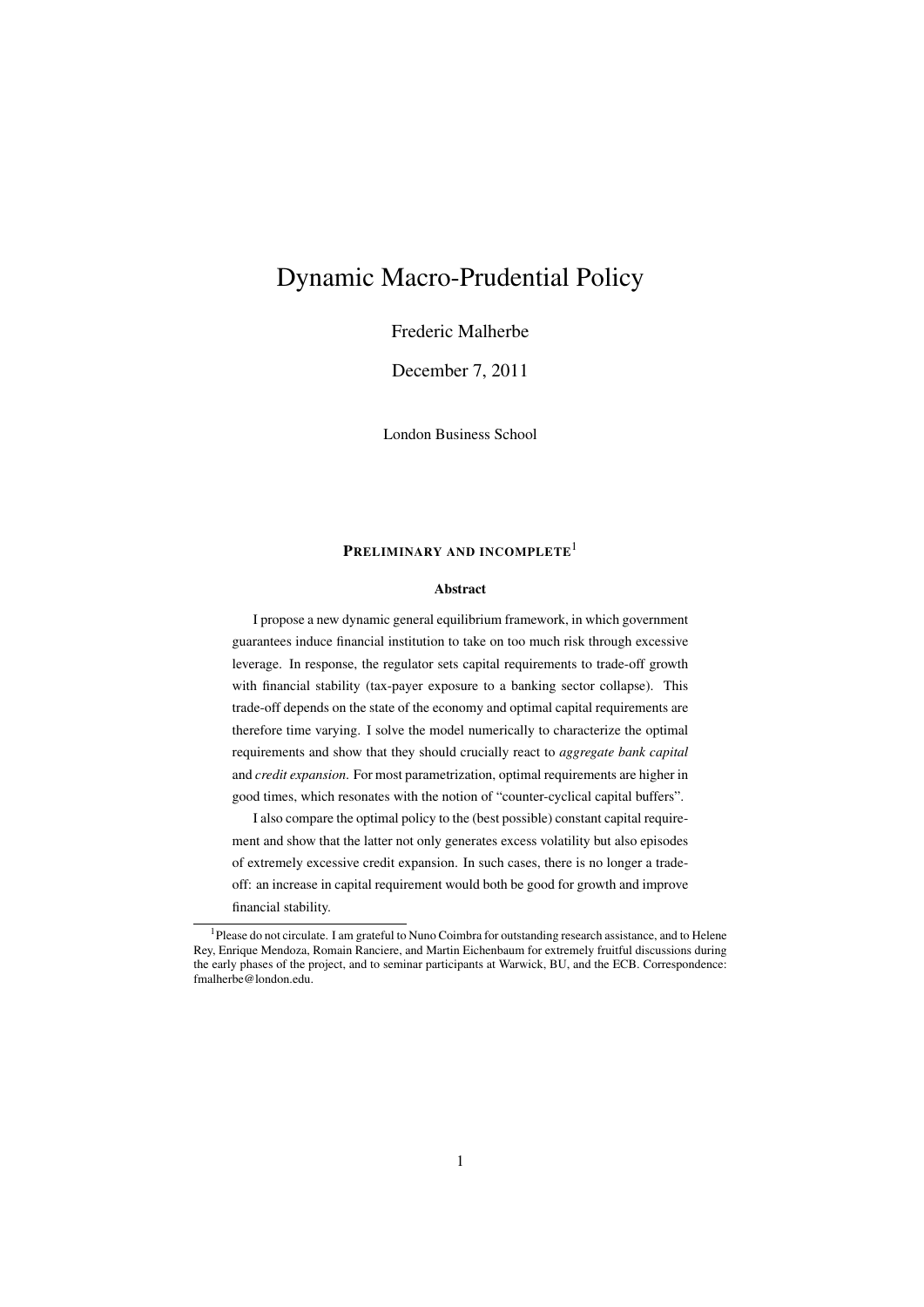# 1 Introduction

#### *Motivation*

The recent financial crises has reinforced the shift of banking supervision focus toward macro issues. A consensus seems indeed to have emerged, among academics and regulators, that:

- The financial stability of the system as a whole is a major concern. In other words, prudential regulation should take systemic risk into account (Brunnermeier et al., 2009, French et al., 2010, Hanson et al. (2011), Vickers (2011), BIS (2011).
- Current regulation has pro-cyclical effects, which should be corrected, or at least mitigated (See Borio, 2003, and Kashyap and Stein, 2004, among many others).

However, no consensus has emerged yet on the means by which the regulator can achieve these goals. Furthermore, there is no widely accepted analytical framework upon which basis concrete policies can be assessed (Goodhart, 2010; Woodford, 2010; Galati and Moessner, 2011). It is therefore hard to identify the relevant operational objectives and to discuss the relative efficacy of the various possible tools.

Still, the recent crisis has opened a window of opportunity for regulatory reforms and it is very likely that "counter-cyclical capital buffers" will be introduced, as it is an explicit recommendation of the Basel Committee on Banking Supervision<sup>2</sup>. However, no explicit reference to an analytical framework is provided in the supporting document. The reason is perhaps that such concept is not well defined in economic theory, and can be quite confusing indeed<sup>3</sup>. Here is my tentative interpretation.

If "high" capital requirements are contractionary<sup>4</sup>, such a cost has to be balanced with the benefits in terms of financial stability, or of tax-payer exposure to systemic financial crisis (Kashyap and Stein (2004)). If these costs and benefits are dependent on the state of the economy, an optimal capital requirement rule may be time-varying. Exploring what such a dynamic macro-prudential regulation should consist of is the main purpose of this paper.

To do so, I propose a new dynamic general equilibrium framework, in which demand deposit insurance (which can also be interpreted as an implicit promise of a bailout due to a too-big-to-fail concern) induces financial institution to take on too much risk through excessive leverage. In response, the regulator sets capital requirements to trade-off growth with financial stability (tax-payer exposure to a banking sector collapse).

<sup>&</sup>lt;sup>2</sup>See appendix A for an excerpt.  $3$ See Rochet (2011)

<sup>4</sup>Which is actually disputed by some prominent economists (see Admati et al. (2010) and Hellwig (2010)).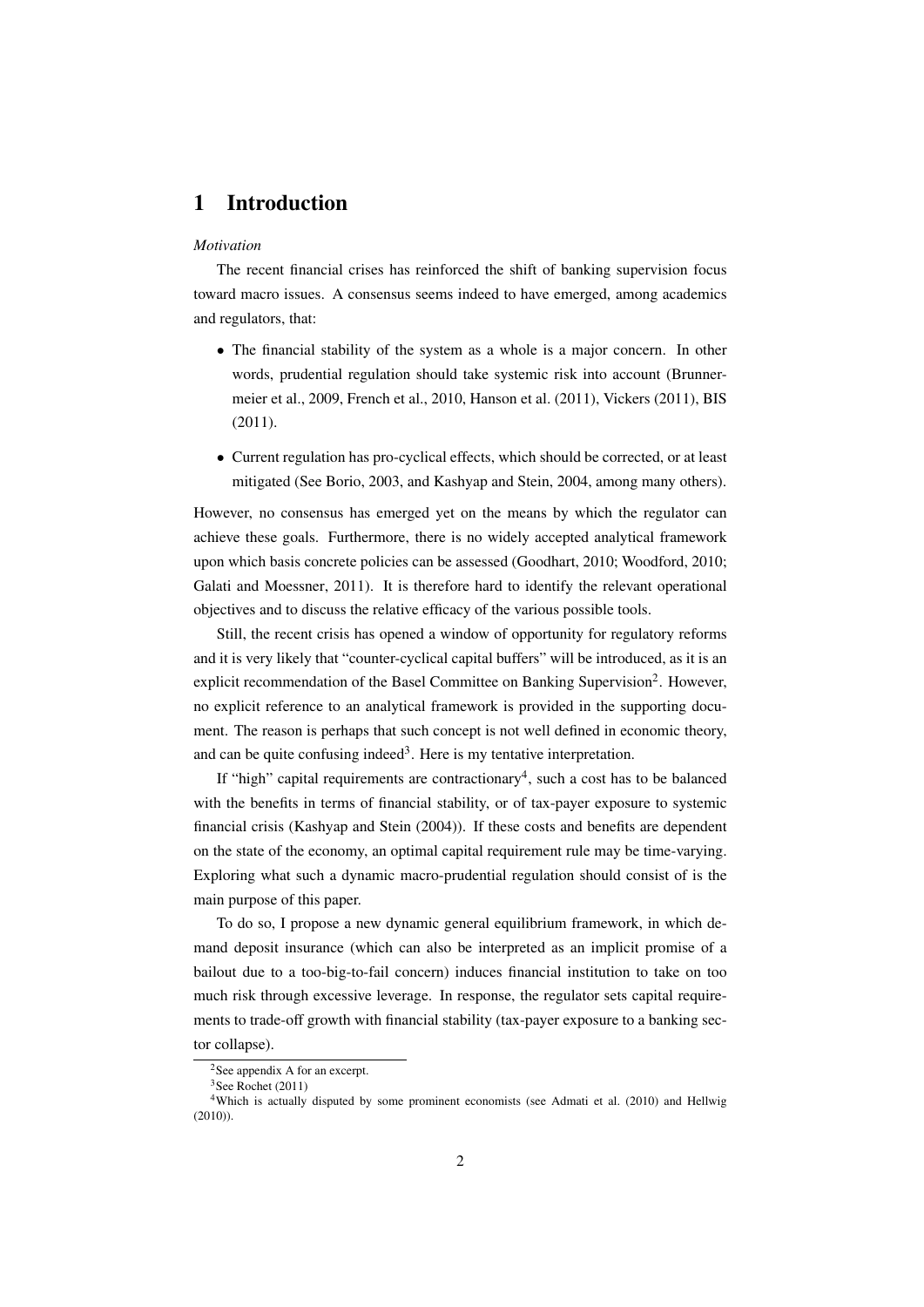#### *Description of the model's main features*

I study an overlapping generation economy in which there are risk-neutral bankers and risk averse depositors, which can either store their savings (they work and receive a wage when young) at a normalized zero rate of return, or deposit them at a bank. Building on the representation hypothesis of Dewatripont and Tirole (1994), my starting point is that demand deposits are insured by the government, which then monitors the bankers on behalf of the depositors.

Bankers enjoy limited liabilities and their capital is usually scare. They collects deposit and lend to a representative firm which operates a neoclassical production function, with stochastic productivity shocks. Bank lending is the only source of funding in the economy. Firms always make zero profits, and bankers are in effect the residual claimants of the production. If banks default, the government bails them out and levies lump-sum taxes to break even. Note that a decreasing marginal return to capital is a crucial ingredient of the model (see below). It is a standard assumption in macroeconomics, but less so in the banking literature, which often takes a partial equilibrium approach.

The government is represented by a regulator, which seeks to maximizes social welfare by restricting bank leverage. The regulator faces thus the following trade-off: allowing higher leverage increases lending and increases thus the expected size of the economy, but it also increases the probability of bank default, and the severity there of (see Malherbe, 2011).

#### *Results and insights*

Before turning to the results, let me first expose the important basic intuitions.

If bankers' skin-in-the-game is sufficient to cover all potential losses, bankers' and social optima coincide and correspond to the level of lending that maximizes the expected size of the economy. That is, banks lend until the expected marginal return to capital equates the return to storage. However, when banking capital is scarce, bankers fund the marginal loan with deposits. Since deposit are insured, their required return is insensitive to bank risk-taking and equates the return to storage. Hence, since bankers repay deposits in full only when they are not broke, their expected private marginal cost of lending is lower than the return to storage, and they have all incentives to lend more than when they internalize all the loss.

What makes the situation even worse is that when banking capital is not sufficient to absorb all the potential losses, the social marginal cost of deposit is actually higher than the return to storage. Indeed, when future payoffs are discounted with the right pricing kernel, lending commends a risk-premium. This premium is decreasing in banking capital (when the buffer increases, tax-payer exposure to systemic crisis decreases) and in depositor wealth (their marginal utility of consumption decreases with it), it depends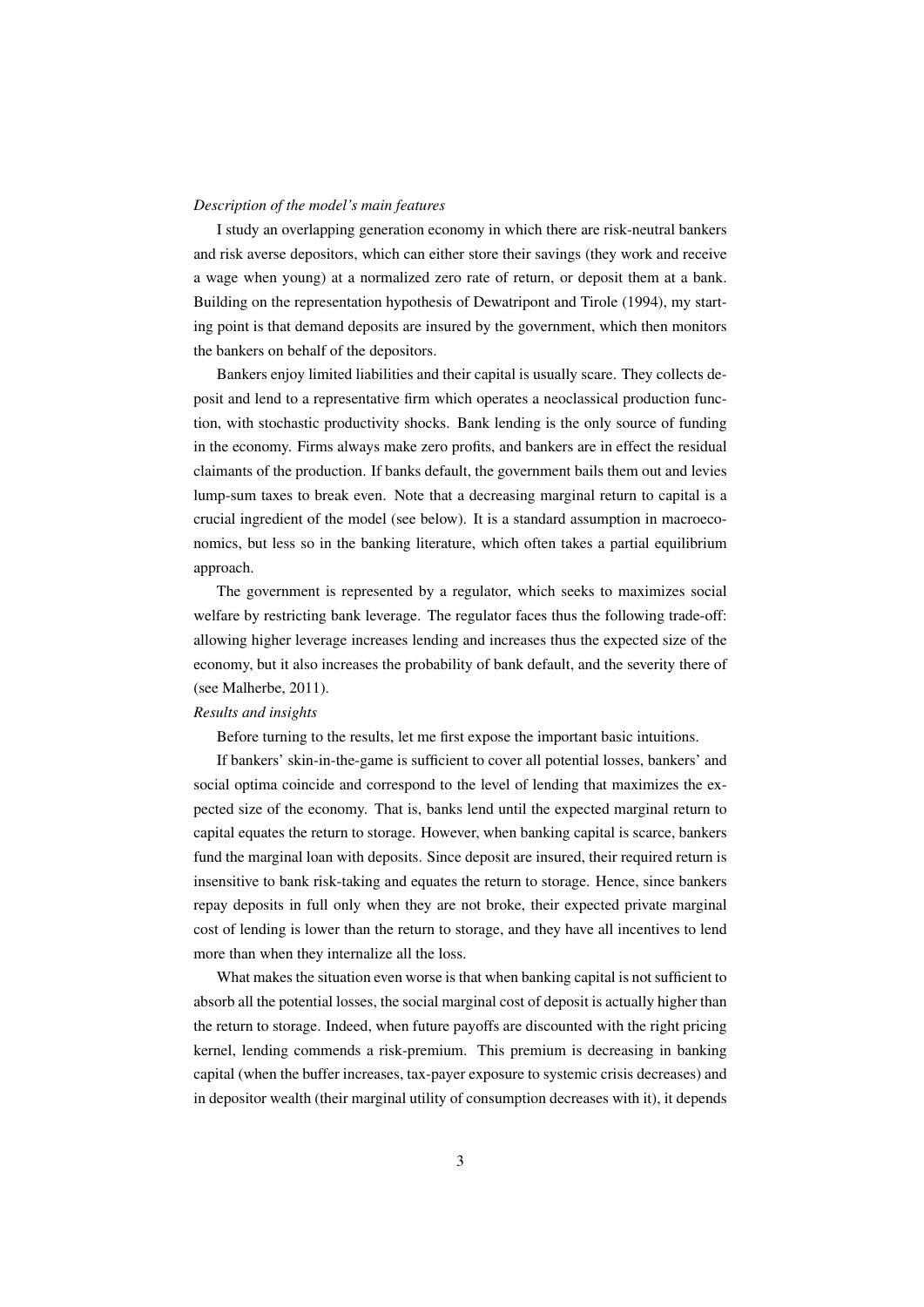thus on the state of the economy.

Numerical solution of the model provides a characterization of the optimal timevarying capital requirements. For most parametrization, they are higher in good times than in bad times. The main driver of this result is that aggregate banking capital accumulates in good times. If leverage is kept constant, then lending increases proportionally. Credit expansion in good times is generally good because of the two effects mentioned above, and because expected productivity is high, but the decreasing marginal productivity of capital sets a limit to that. Actually, during a boom, credit should expand, but less than proportionally to banking capital. Therefore, to optimally control credit expansion, capital requirements should go up; that is, they should increase with *aggregate bank capital*.

These optimal time-varying capital requirement can be compared to a constant, or "through the cycle" capital requirement. What results with the latter is not only excess volatility but also episodes of extremely excessive credit expansion. Indeed, after a few good shocks, banking capital becomes relatively abundant and banks start funding negative expected net present value project (discounted at the return to storage). In such a case, there is no longer a trade-off: a temporary increase in capital requirement would both be good for growth and improve financial stability. Note that such an episode is consistent with the idea that excessive risks are being piled up by the banking sector during good times (see Borio and Drehmann, 2009 for instance).

*Discussion of the modeling strategy*

To construct a tractable dynamic framework that features many of the relevant dimension to macro-prudential regulation, one has to make some concessions. The main advantages of my approach are the following:

- The trade-off between the size of the economy and the volatility of tax-payers consumption is micro-funded;
- Systemic risk is endogenous (the probability of a banking sector failure is endogenous);
- It accounts for risk-shifting incentive and excessive leverage.

And the main costs and limitations are:

- While banking capital is endogenous (its law of motion depends capital adequacy ratios, investment behavior, and on the shock history), the dividend rule is exogenous;
- Deposit insurance and lump-sum tax funded bailouts are taken as given institutional features;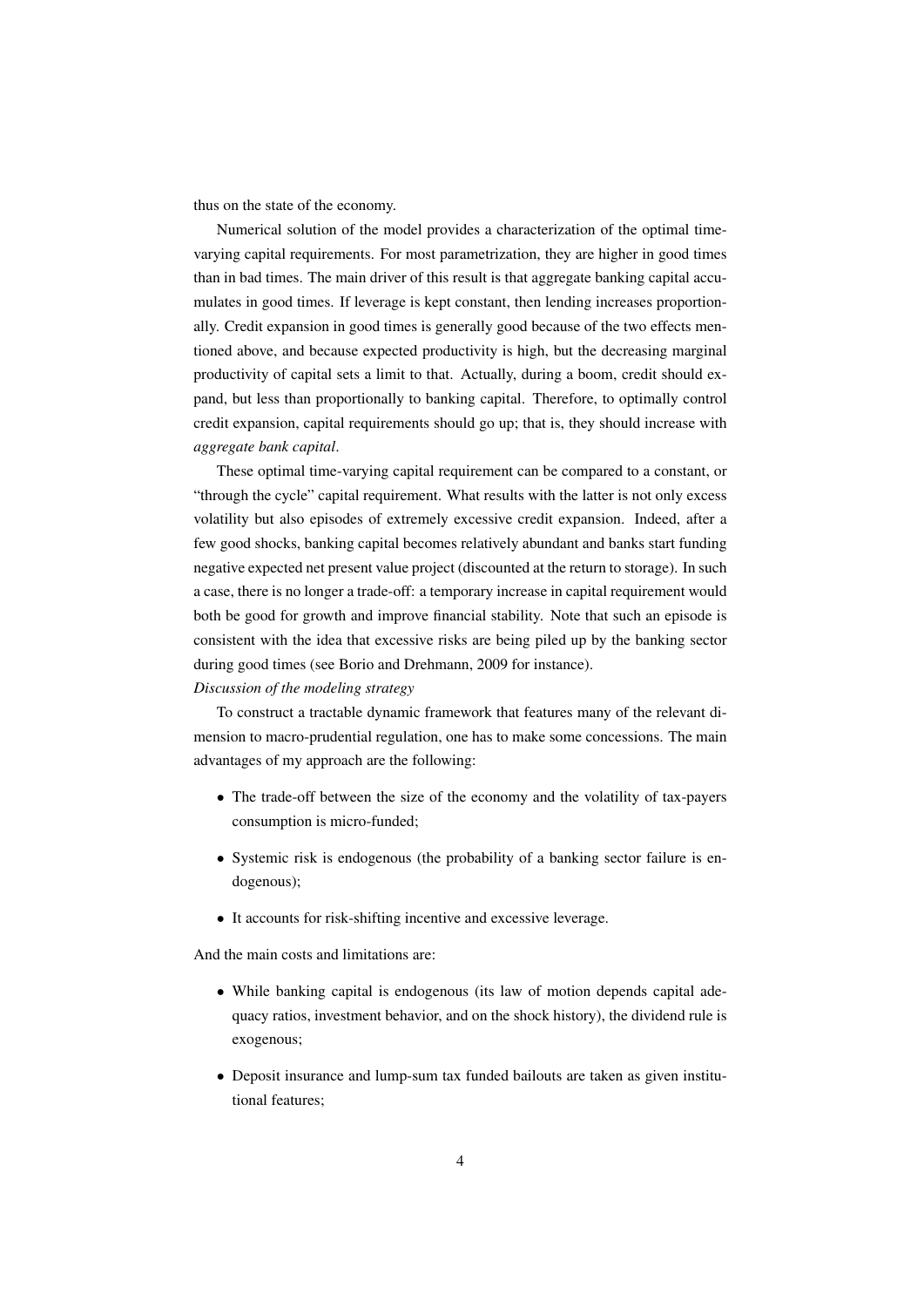• The rate of return to storage is exogenous.

#### *Review of the literature (to complete)*

The powerful effect of deleveraging spirals and fire sale externalities have been learned the hard way during the recent crisis. Most of the micro-funded models of macro-prudential regulation that are currently burgeoning are developed around such mechanisms (See Korinek (2011) and Gersbach and Rochet, 2011 for good examples, and Hanson et al. (2011) for the state of the literature). When there are fire sale externalities, capital requirements are likely to magnify the business cycle by the following mechanism: In a recession, more borrower default. Loan losses thus erode bank capital. Banks have therefore to raise more capital, or sell assets, or cut on lending. Since the first option seems limited during a recession (or is not attractive enough to existing shareholders because bank market valuation is low), let me focus on the two other options. If bank sell assets, this puts downwards pressure to asset prices, and mark-tomarket accounting will translate in other banks capital erosion. If it cuts on lending, this will depress economic activity further and increase the probability of default of existing loans, which in turn implies that more capital is required to hold these assets. One of the main message of such papers is that the equilibrium level of lending in the economy may not be efficient, which opens the door to policy intervention.

# 2 The Static Model

I expose in this section the basic driving forces in a stripped down version of the model. This serves two purposes: first it enables me to provide important intuitions on basis of analytical solutions (the dynamic model has to be solved numerically); and second, it makes the dynamic model more transparent, in the sense that it sheds light on some of its main driving forces.

## 2.1 The environment

This is a one-period model with a unique consumption good, which builds on Malherbe (2011).

## 2.1.1 The consumers

There is a measure 1 of risk-averse consumers. They are endowed with one unit of the consumption good at the beginning of the period and derive utility from end-ofperiod consumption. They have access to a storage technology, whose safe rate of return is normalized to 0, and they also deposit at the bank. Nevertheless, they either do not have the skills to properly monitor bankers, or there is a free-rider problem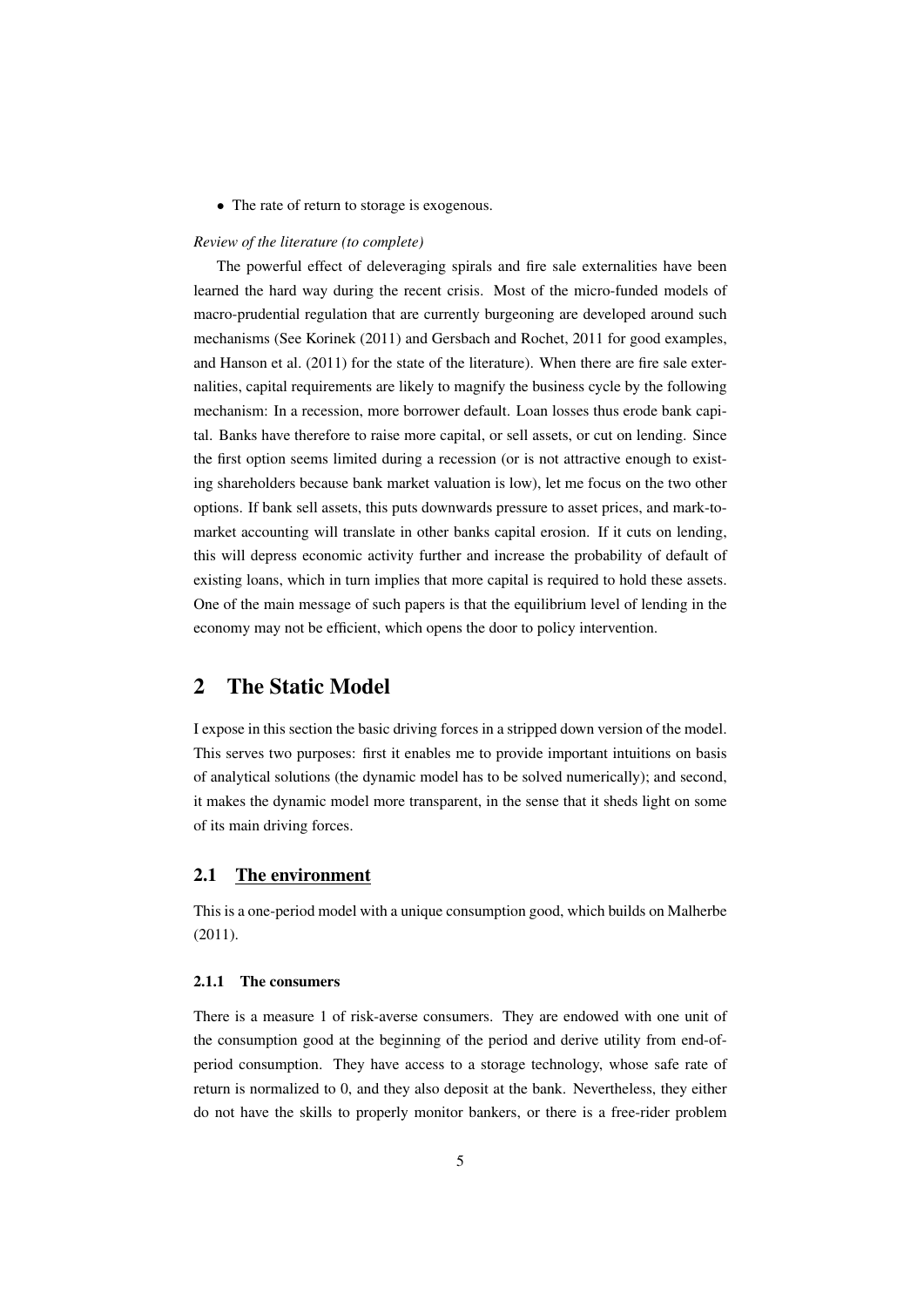that prevents them to do so. For this reason, the government guarantees bank deposits and, following the representation hypothesis (Dewatripont and Tirole, 1994), monitors the bankers on behalf of the depositors. Provided that deposits are insured by the government, and assuming excess potential supply, deposits return matches that of storage and depositors supply their funds perfectly elastically. Their utility function is:

 $E$ [ln*c*],

where *c* is their end-of-period consumption.

## 2.1.2 The banker

There is a representative banker which is endowed with  $e$  units<sup>5</sup> of the consumption good at the beginning of the period. They collect deposits and issue loans. Bankers have the specific skills required to (costlessly) screen and select loan applicants. They are risk-neutral, enjoy limited liabilities, and maximize the expected end-of-period wealth, which I denote  $v^+$ :

$$
v^+ = \max\{0, RI - d\}
$$

Loans yield a stochastic return  $R(\theta, l)$  per unit invested, where  $\theta$  is a random variable, and *l* is the total amount of lending. For simplicity, I assume that the banker issues a single loan, of size *l* and that  $\tilde{\theta}$  is log-normally distributed : ln $\tilde{\theta} \sim N(\mu, \sigma)$ . This random variable captures thus aggregate uncertainty and the probability distribution of the loan return might thus be interpreted as that of the whole portfolio of the representative banker, that is the whole banking sector. Similarly, *e* represents the whole banking sector capitalization. To capture the idea that the expected return of the marginal loan in the economy is decreasing, I set:

$$
R(\tilde{\theta},l) = \tilde{\theta}l^{\alpha-1}
$$

#### 2.1.3 The regulator

Knowing that he will have to bail out the depositors when the banker fails, the regulator sets (risk-weighted) leverage restrictions in order to maximize a social welfare function which is the sum of the banker's and a representative consumer's utility:

 $v^+$  + *E* [ln *c*]

 $5e$  is assumed small compared to consumer aggregate endowment (which is 1).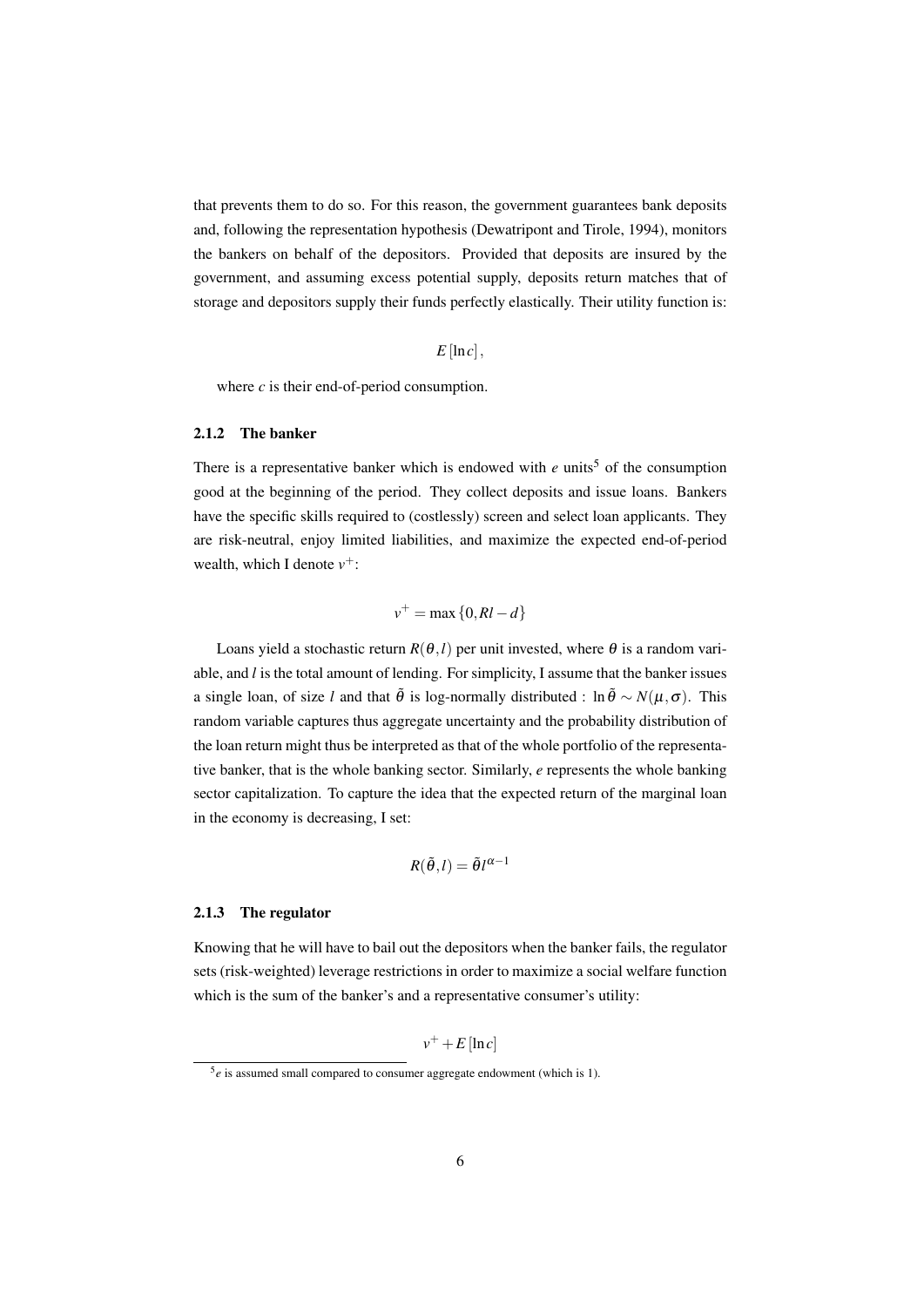## 2.2 Solving the banker's problem

To simplify the intuition, I consider here the case in which the representative banker realizes that the more credit it extends, the lower the quality of the marginal borrower. In the case the banker takes the return as given, he doesn't internalize this effect and his incentive to over-invest is even higher<sup>6</sup>. Since one of the main point is here to explain the mechanism that gives bankers incentive to leverage too much, this assumption is thus inconsequential.

## 2.2.1 The banker's problem

Ignoring capital requirements, the bankers problem is:

$$
\max_{l} E[v^{+}]
$$
  

$$
st: \begin{cases} v^{+} & = \max(0, \tilde{\theta}l^{\alpha} - d) \\ l & = e + d \end{cases}
$$

The second equality ensures that the banker's initial wealth is at risk, that is, that he cannot divert its initial wealth (by consuming it at the beginning of the period for instance).

## 2.2.2 The privately optimal lending policy

Defining  $\theta^0$  as the threshold for the realization of  $\tilde{\theta}$  below which the bank cannot repay the deposits in full:

$$
\theta^0 = \begin{cases} \frac{l-e}{l^{\alpha}}; & d > 0\\ 0; & d = 0 \end{cases}
$$

the first order condition is:

$$
\frac{\partial}{\partial l} \left[ \int_{\theta^0}^{\infty} (\theta l^{\alpha} - l + e) f(\theta) d\theta \right] = 0
$$

which gives:

$$
\int_{\theta^0}^{\infty} \left( \alpha \theta l^{\alpha - 1} - 1 \right) f(\theta) d\theta = 0 \tag{1}
$$

which implicitly defines  $l^*(e)$ , the privately optimal level of lending for the banker.

<sup>&</sup>lt;sup>6</sup>In the dynamic model bankers take lending return as given.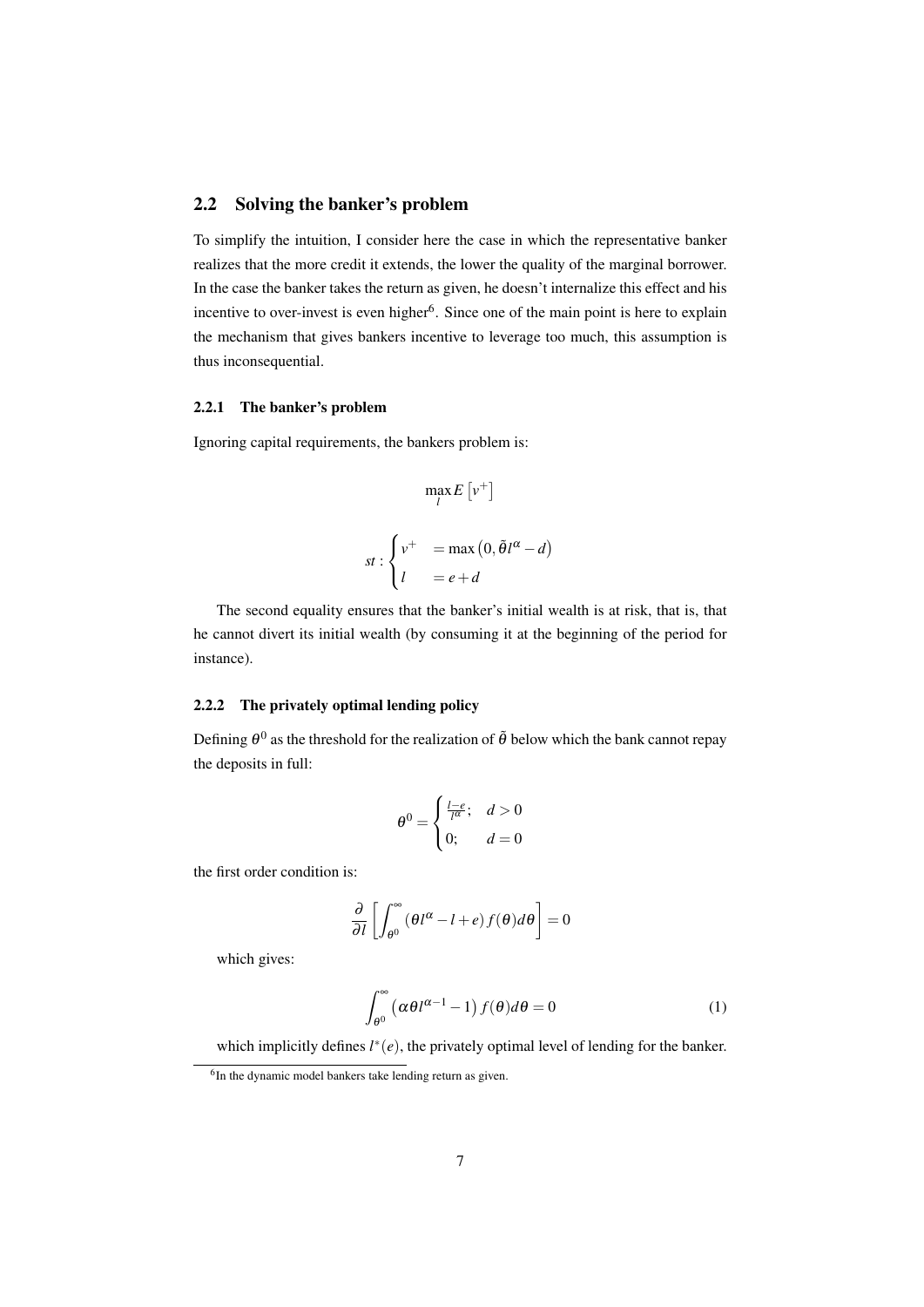## 2.2.3 Analysis

First define  $\hat{l}$ , the lending threshold from which the marginal loan has a negative expected net present value (from a social and risk neutral perspective, that is when it is discounted at the return to storage):

$$
\hat{l} = \left(\frac{1}{\alpha \bar{\theta}}\right)^{\frac{1}{\alpha - 1}}
$$

where  $\bar{\theta} \equiv E[\theta]$ . This level of lending is thus the one that maximizes the expected size of the economy.

#### Lemma 1

*A non-fully capitalized bank (l*<sup>∗</sup> (*e*) > *e) will optimally decide to fund negative present value loans*  $(l^*(e) \geq \hat{l})$ .

## Proof:

The banker's first order condition (1) can be rewritten:

$$
\alpha \bar{\theta} l^{\alpha - 1} = \frac{1 - \Phi \left[ \frac{\ln \theta^0 - \mu}{\sigma} \right]}{1 - \Phi \left[ \frac{\ln \theta^0 - \mu}{\sigma} - \sigma \right]} \equiv 1 - m(\theta^0),\tag{2}
$$

where Φ[.] is the cumulative normal distribution. The right-hand side is bounded above by 1 (it tends to 1 when  $\theta^0$  tends to 0, that is when *e* tends to *l*), and is strictly decreasing with  $\theta^0$ . It is thus smaller than 1 when  $l > e$ , which proves proposition 1.

#### Interpretation:

When  $e < l$ , the banker funds the marginal loan with deposits. Since the borrowing cost is, by assumption, insensitive to the risk, and since the banker repays deposits in full only when he is not bankrupt, his expected marginal cost of borrowing is smaller than 1. There is thus a wedge, at the banker's optimum, between the expected return of the marginal loan and the risk-neutral social opportunity cost of deposits (that is even without taking consumer risk-aversion into account). Figure 1 illustrates this.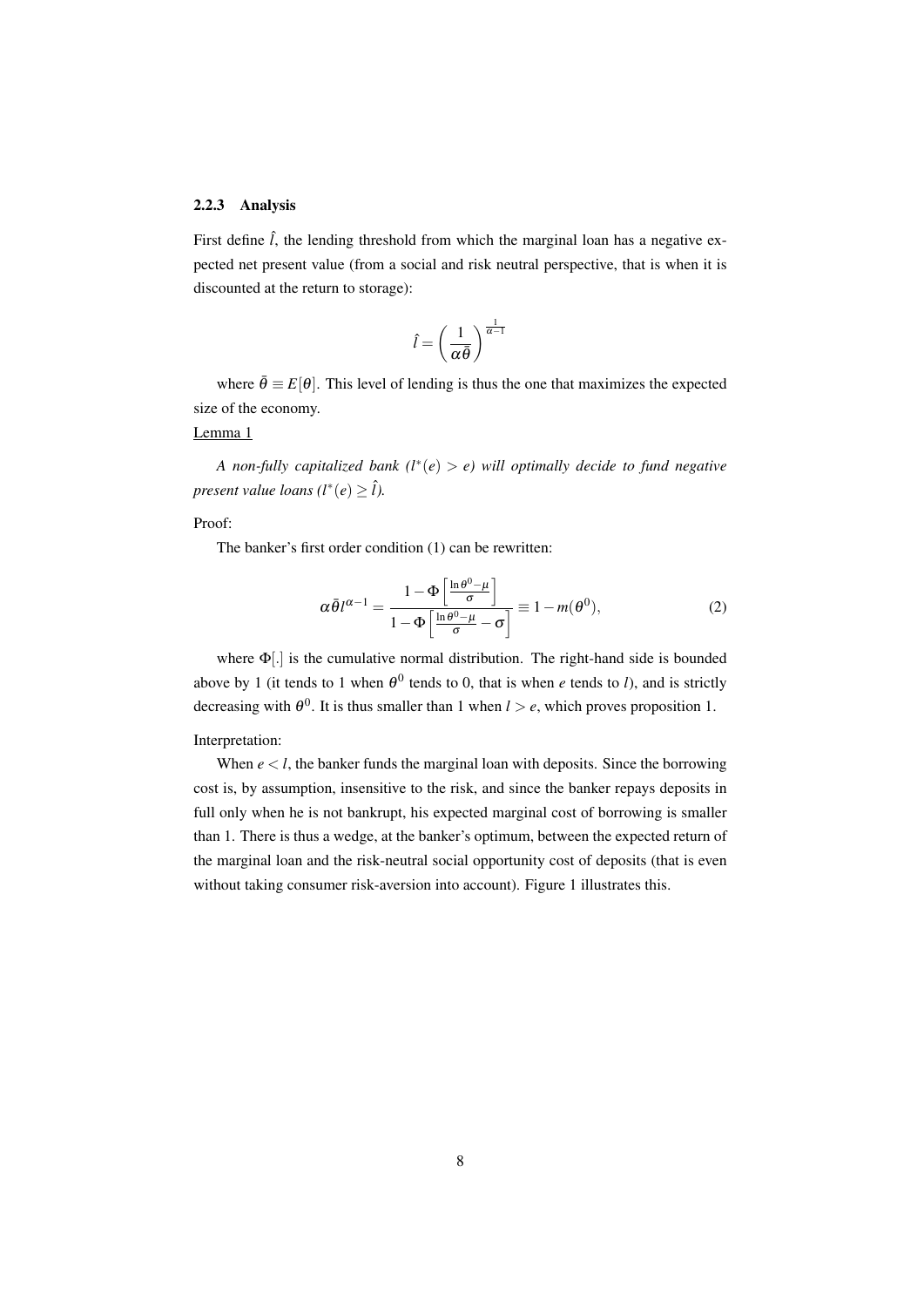

Figure 1: The bank's private optimum

#### 2.2.4 Comparative statics

- Since  $m(\theta^0)$  is increasing in  $\theta^0$ , it is
	- increasing in *l*
	- decreasing in *e*

which reflects the well known result that increasing leverage increases the option value of equity.

## 2.3 Solving the regulator's problem

Let  $v^- \equiv \min\{0; \theta l^{\alpha} - d\}$  be the value of the bank when it is negative. Hence,  $-v^-$  is the amount corresponding to the depositor bailout (it is positive when the bank defaults, that is when  $\theta l^{\alpha} < d$ ). Given this bailout, the depositors are always paid in full and the return they require to deposit at the bank is insensitive to the bankers' risk exposure. Hence,  $-v^-$  is also a measure of the bankers' subsidy implicitly implied by deposit insurance.

## 2.3.1 The regulator problem

When the regulator bails out the depositor, he has to raise taxes to break even. Since only the depositors have positive wealth, they end up bearing the whole burden of the bailout. Their consumption is thus  $1 + v^{-}$ .

The regulator objective is to maximize the following welfare function:

$$
E[v^+] + E\left[\ln\left(1 + v^-\right)\right]
$$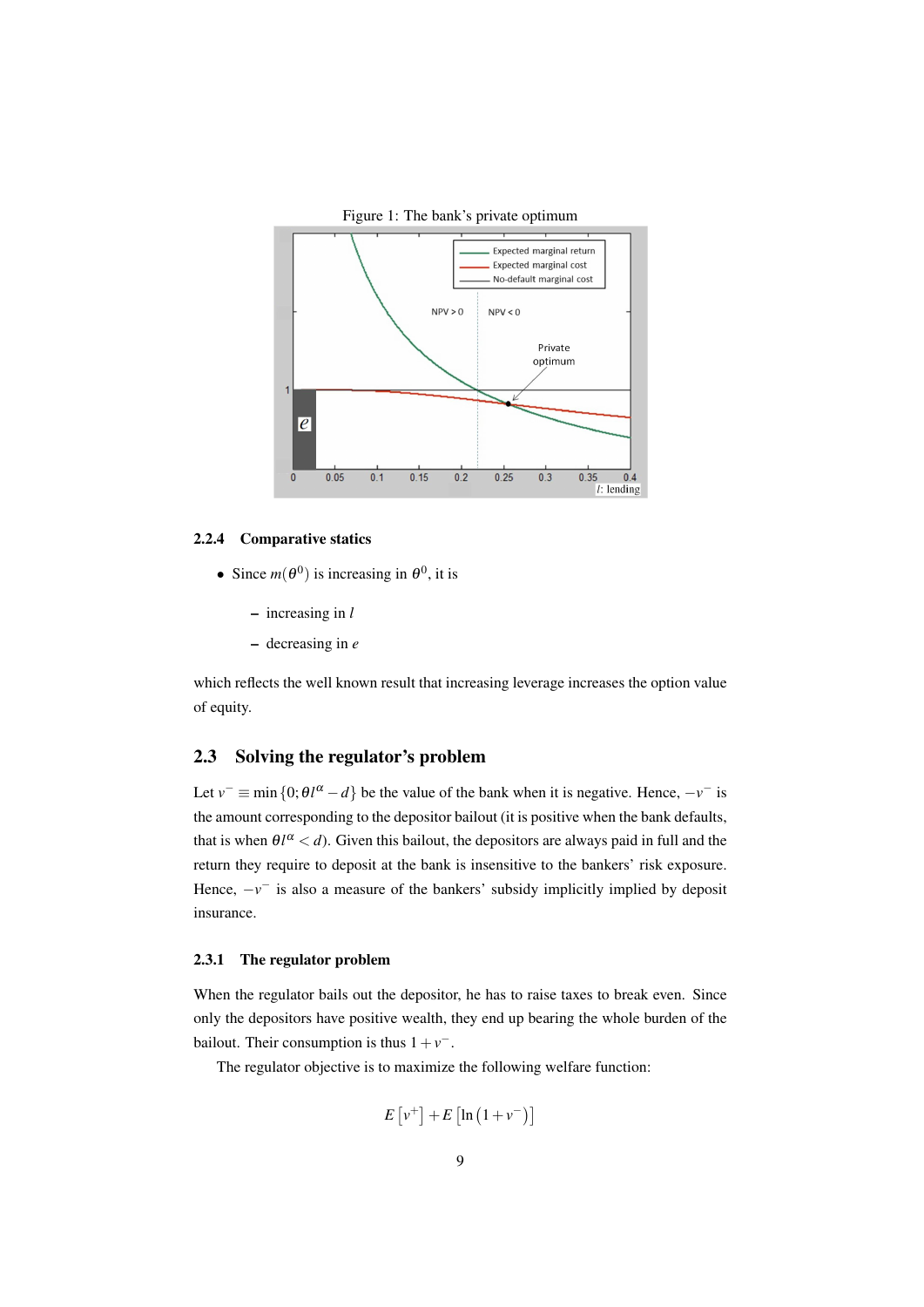which is a sum of the banker's and the representative consumer's expected utility.

#### 2.3.2 The socially optimal level of lending

The regulator's first order condition with respect to *l* is:

$$
\alpha \bar{\theta} l^{\alpha-1} - 1 - E[v^{-(l)}] + E\left[\frac{v^{-(l)}}{1 + v^{-}(l)}\right] = 0
$$

which can be rewritten:

$$
\alpha \bar{\theta} l^{\alpha - 1} = 1 + q(l)
$$

with  $1 + q(l) \equiv 1 + E\left[v^{-'}(l)\left(1 - \frac{1}{1 + v^{-}(l)}\right)\right] \ge 1.$ 

This condition says that the optimal level of lending should reflect tax-payers' exposure to the failure of the banking sector. There is indeed a wedge  $q(l) \ge 0$  between the actual social marginal cost of lending and its physical opportunity cost (the return to storage). One can therefore interpret  $q(l)$  as a "systemic risk premium".

## Proposition 1 (policy trade-off)

*When banks are not fully funded, tax-payers are exposed to bank failures, and the socially optimal level of lending is inferior to the level that maximizes the size of the economy:*  $l^{soc} < \hat{l} < l^*$ .

#### Proof: straightforward.

Interpretation: if consumers were risk neutral, the regulator would just make sure to maximize the size of the economy and would set *x* such that  $l^* = \hat{l}$ . However, they are risk averse. When the bank is not fully funded, there is always a draw for  $\tilde{\theta}$  such that the bank will fail, which puts their consumption at risk. Therefore, the regulator trades off this risk with the size of the economy and restricts lending so that  $l^* < \hat{l}$ . This is illustrated in figure 2.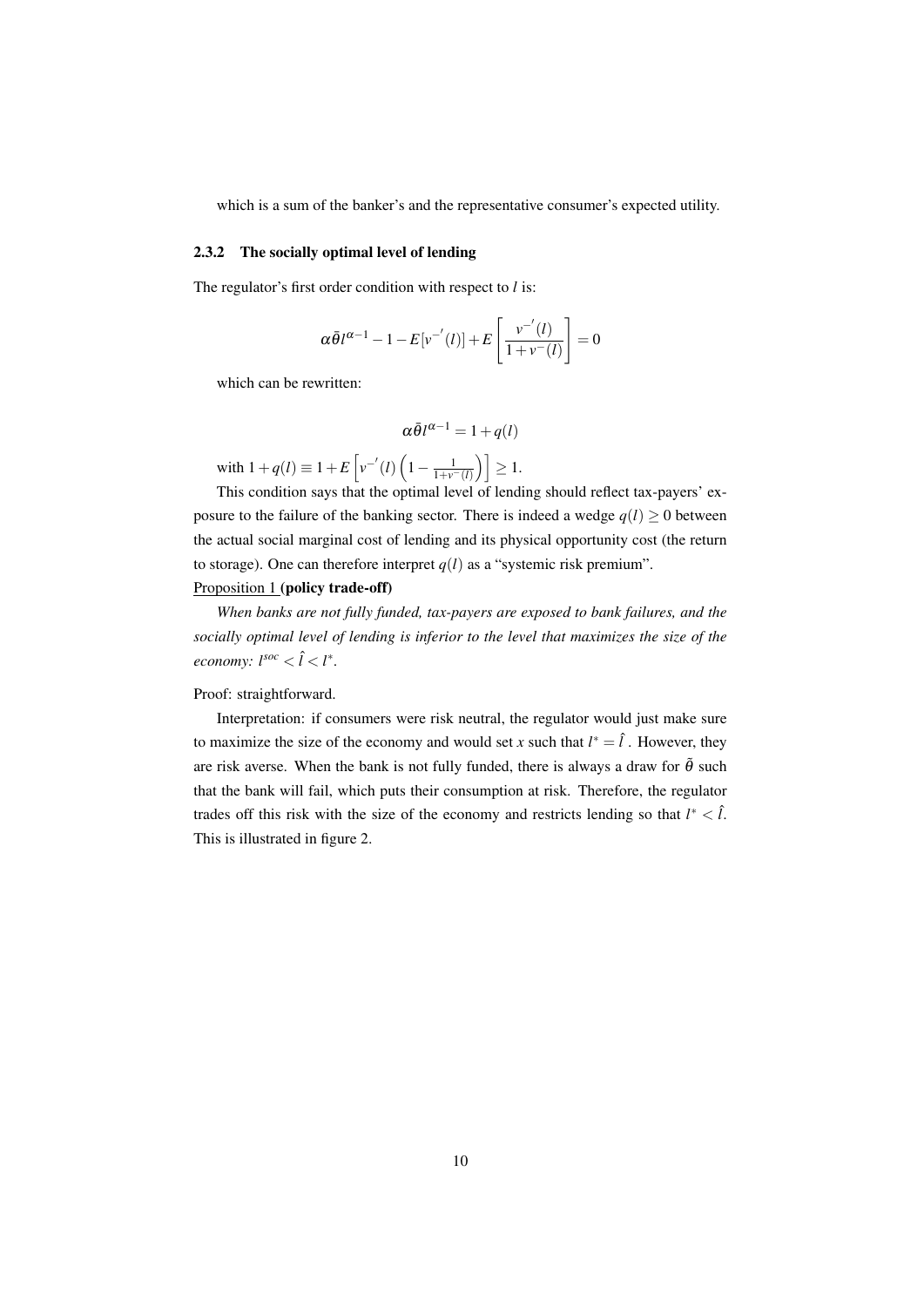

In blue is the social marginal cost. The social optimum is at the crossing with the marginal return to lending (in green). This optimal level of lending trades off the size of the economy (getting as close as possible to the vertical dotted line) with tax-payers' exposure to banking sector collapse (which increases with leverage).

## 2.4 Implementation

Knowing *e* and the probability distribution of  $\tilde{\theta}$ , the regulator can implement  $l^{soc}$  with a capital requirement ratio *x*, which puts an upper bound to bank leverage. The constraints takes thus the form:

 $e \geq x l$ 

Remarks:

- The macro-prudential dimension lies in the fact that *e* represents aggregate banking capital in the economy.
- Since  $l<sup>soc</sup>$  depends on the probability distribution of  $\tilde{\theta}$ , this can be interpreted as risk-weighted capital requirement;
- The regulator could adopt a Pigovian approach and correct for the wedge in the first order conditions with a tax:

- 
$$
t(l) = \frac{1 + q(e,l)}{1 - m(e,l)}
$$

- However, a single tool would work for a singled-bank economy only. In the case of several banks, one would need:
- $t(e_i, l_i) = \frac{1 + q(e, l)}{1 m(e_i, l_i, l)}$  because the depositors valuation wedge depends on aggregate capital (*e*) and lending (*l*), the bank's wedge depends on his own level of capital and lending.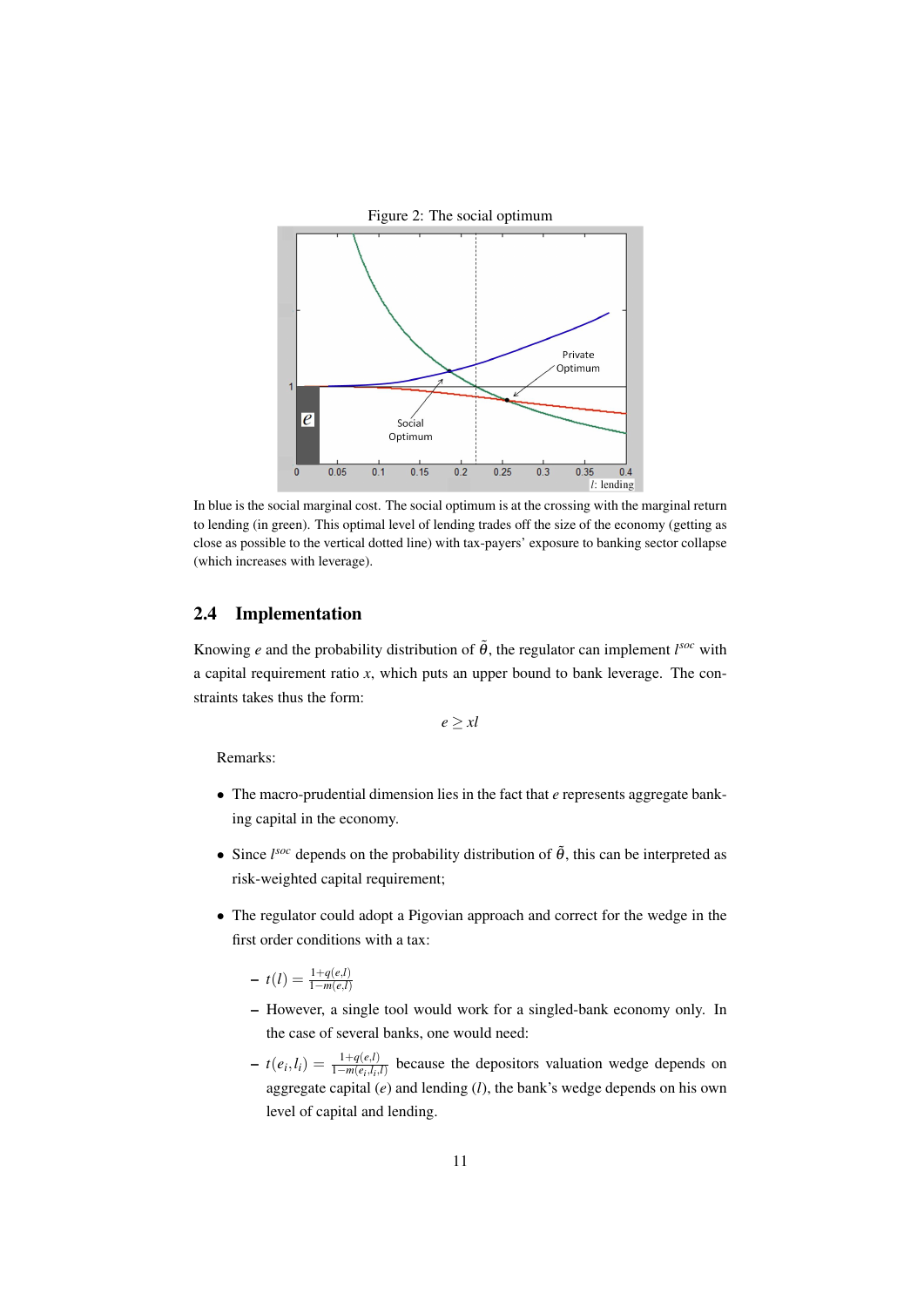## 2.5 Comparative statics

Assuming  $e < \hat{l}$ , it is then easy to check that:

- 1.  $\frac{\partial q(e,l)}{\partial e}$  < 0 : *more banking capital decreases tax-payers' exposure and therefore the social marginal cost of lending.*
- 2.  $\frac{\partial m(e,l)}{\partial e}$  < 0 : *more banking capital decreases excessive risk-taking incentives.*
- 3.  $0 < \frac{\partial l^{soc}}{\partial e} < \frac{1}{x}$ : *the optimal marginal increase in lending following is positive but smaller than the initial optimal leverage*.

Proof: see appendix.

## 2.5.1 Policy implication

## Proposition 2 (controlled credit expansion)

*The first element above implies that the optimal aggregate lending in the economy increases with aggregate bank capital. However, the third element tells us that the stringency of the optimal capital requirement should increase with aggregate bank capital:*

$$
\frac{\partial x^*}{\partial e} > 0
$$

Intuition:

This is driven by the assumption that the expect return of the marginal loan in the economy is decreasing. Therefore, starting from the optimal capital requirement for a given level of bank capital, an increasing in bank capital should optimally trigger an increase in lending, but a decrease in leverage.

Since bank capital is likely to increase during a boom, this is a strong rationale for setting a counter-cyclical rule: banks should be allowed to growth, but only to the extent that they "build-up" capital at the same time, that is that they decrease leverage.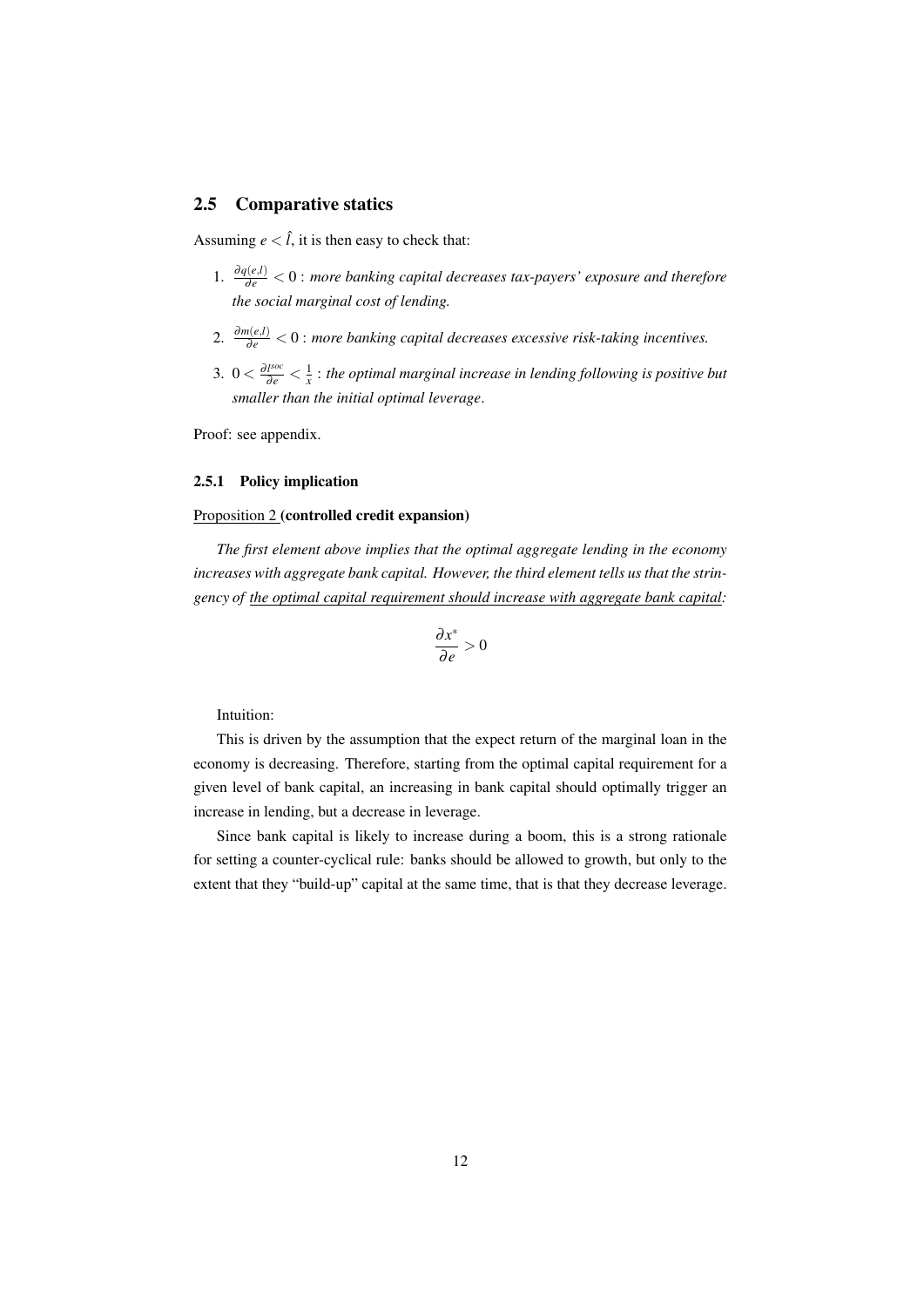

In this example, a leverage of around 7 implements the initial social optimum.



A doubling of *e*, increases the loss absorbing power of banking capital, which decreases the social marginal cost of deposits. Therefore, the social optimum is now closer to the vertical dotted line. The regulator hence, should allow banks to expand lending.

# 3 The dynamic model

In this section, I describe the dynamic model and expose the solution method.

## 3.1 The environment

This is an overlapping generation economy, with individuals living two periods. There are thus always two generations cohabiting the economy.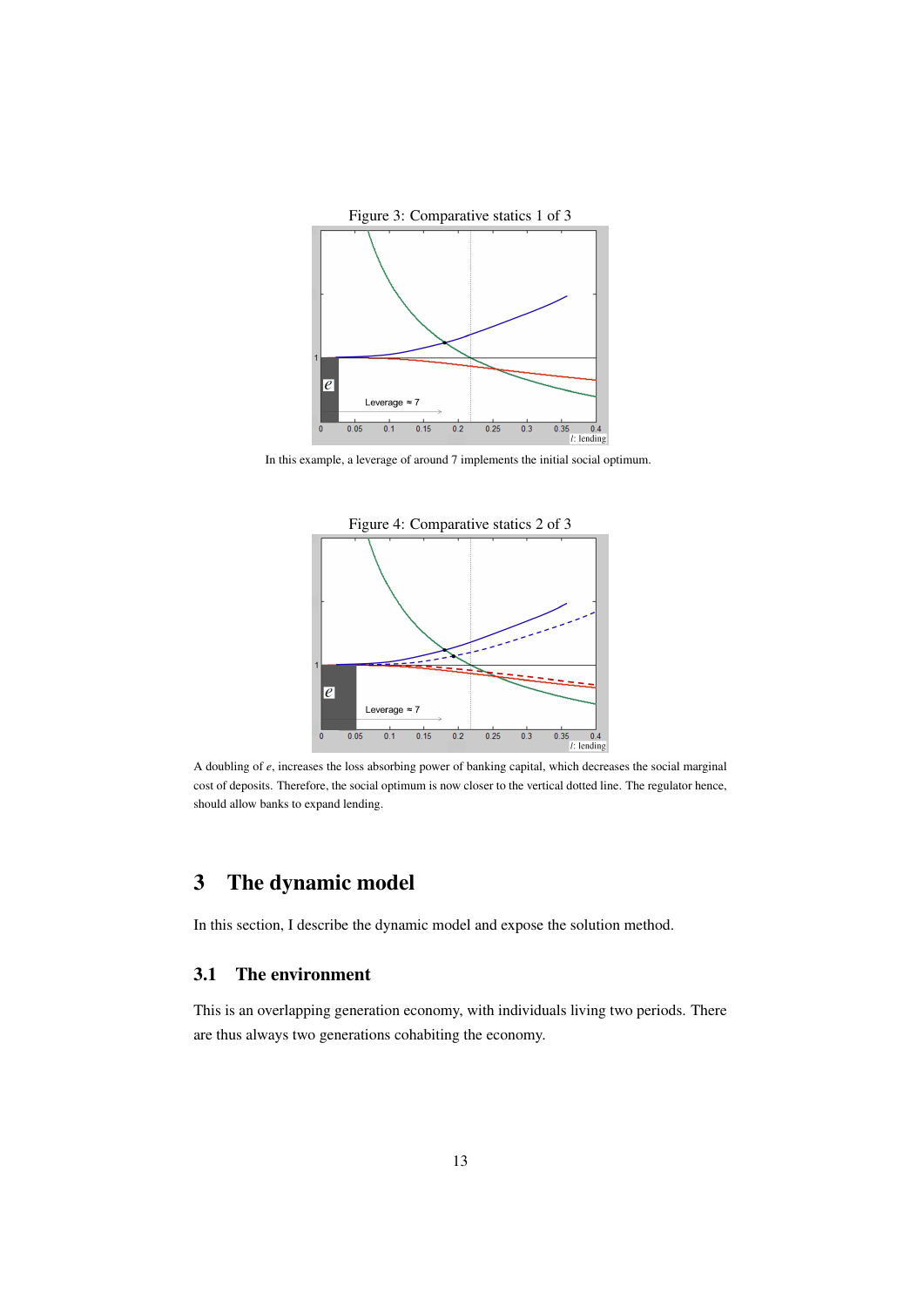

However, keeping the same capital requirements (keeping the leverage ratio constant) would allow banks to expand way too much (up to  $l = 0.35$  in this example). Actually, the constraint would not even be binding, and the banker would choose its private optimum. Clearly, implementing the new social optimum implies a decrease in leverage, and thus an increase in capital requirements.

#### 3.1.1 The young generation

There is a measure 1 of agents born at time *t*. They are endowed with one unit of labor, which they supply inelastically during the first period of their life for a wage *w<sup>t</sup>* . These agents may face taxes. If  $b_t$  denotes the total amount levied by the government and  $(1 - \gamma)$  the share of the young generation, then their after tax income is  $w_t - (1 - \gamma)b_t$ . At the end of the period, these agents incur a preference shock, which determines whether they become bankers (which occurs with probability  $\eta$ ) or consumers (with probability  $1 - \eta$ ) in the later part of their life.

The ones that become consumers retire and can choose between depositing their net wage at the bank or store it. As before, the rate of return to storage is normalized to 0, and deposit are insured by the government and pay the same rate.

Those that become bankers use their net wage to take over the bank.

#### 3.1.2 The firms

Each period, there is a continuum of firms that combine young's labor and capital goods (which can costlessly be obtained 1 to 1 from consumption goods, that is any lending *l* from bankers translates into firm capital *k*) to produce output (a quantity of consumption good). The production function (identical for each firm) is a standard neo-classical constant return to scale production function:

$$
F(\tilde{\theta}, k, n) = \tilde{\theta}k^{\alpha}n^{1-\alpha},
$$

where *n* is labor, and  $\tilde{\theta}$  is a stochastic variable that can be interpreted as a random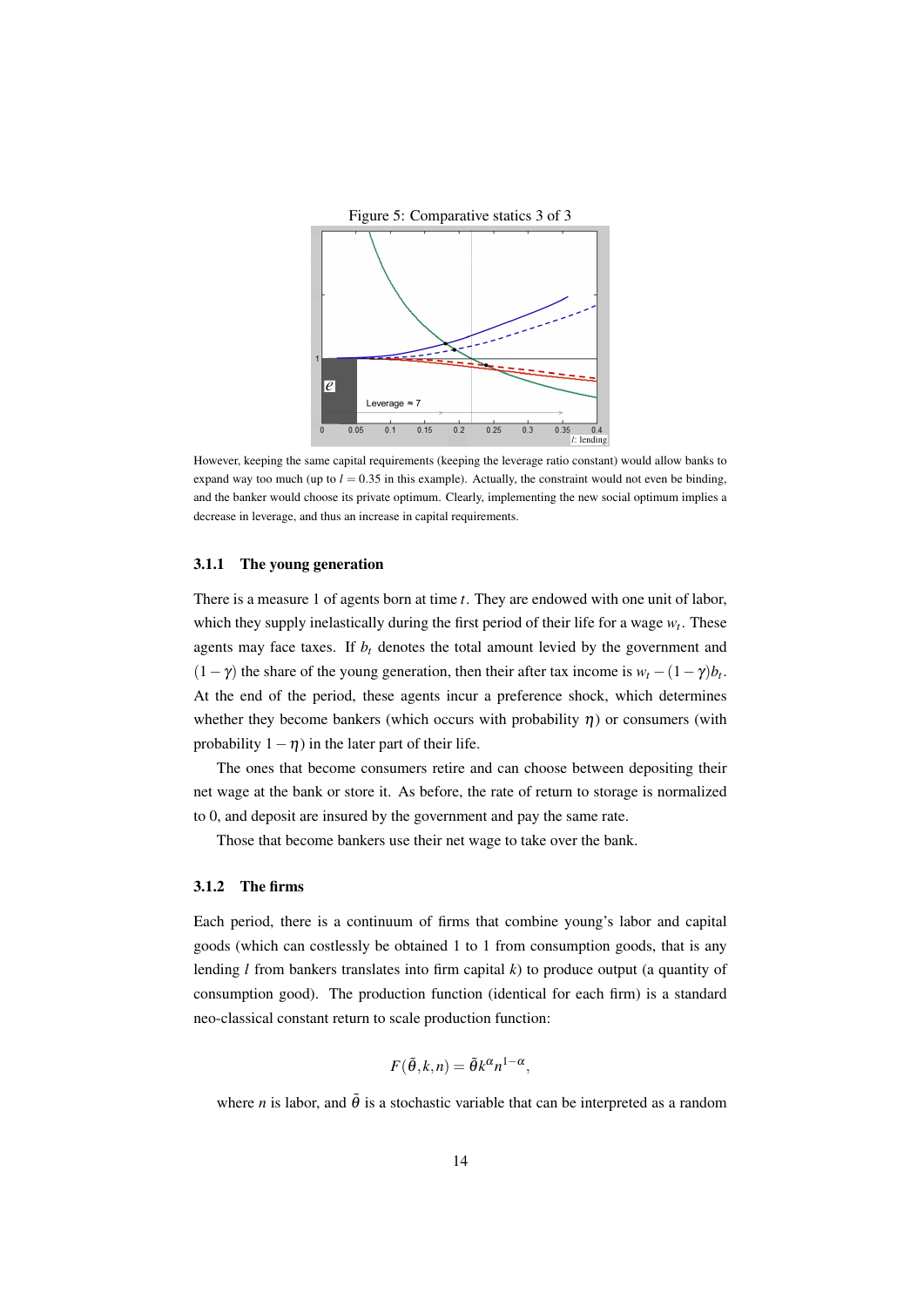aggregate productivity shock. Capital fully depreciates in the production process.

Firms pay a competitive wage:

$$
w = (1 - \alpha)\tilde{\theta}k^{\alpha},\tag{3}
$$

and they borrow capital from the bankers to maximize expected profit. Output is verifiable and firms enjoy limited liabilities. Firms have no initial wealth, so that the equilibrium repayment to the bankers satisfies:

$$
\begin{cases} rk \leq F(\tilde{\theta}, k, n) - w \\ E[F(\tilde{\theta}, k, n) - rk - w] = 0 \end{cases}
$$

where  $r$  is the repayment per unit of capital. The first condition reflects limited liabilities and is a feasibility constraint: firms can never repay more than the production minus the cost of labor, and the second that firms make no profit on expectation. Together with 3, it yields the standard result that since bankers are the owner of capital, they get a share  $\alpha$  of the production:

$$
rk = \alpha \theta k^{\alpha}
$$

#### 3.1.3 The old generation: consumers

During the second period of their life, consumers rest and either store the proceed of their wage or deposit it at the bank. At the end of period 2, they receive their deposit back, pay taxes if any, and consume. Their aggregate consumption is denoted *c <sup>D</sup>* (*D* stands for depositors) and their individual utility is:  $\ln \frac{c^D}{1-c}$  $rac{c^{\nu}}{1-\eta}$ .

## 3.1.4 The old generation: bankers

There is a measure  $\eta \ll 1$  of new bankers (the young that did not become consumers), which bring their net wage as fresh capital in the bank (to make it simple, they supply it inelastically and receive full ownership of the bank). They are risk-neutral, enjoy limited liabilities, and maximize their expected end-of-period consumption:  $E[c^b]$ , where the superscript *b* stands for bankers.

These bankers raise deposits and compete to lend to firms. They take the (stochastic) return to lending  $r_t = \alpha \theta_t k_t^{\alpha - 1}$  as given.

Let  $v^+$  denote the end-of-period private value of the bank:

$$
v_t^+ = \max\left\{0, \alpha \theta_t k_t^{\alpha-1} l_t - l_t + e_{t-1}\right\},\,
$$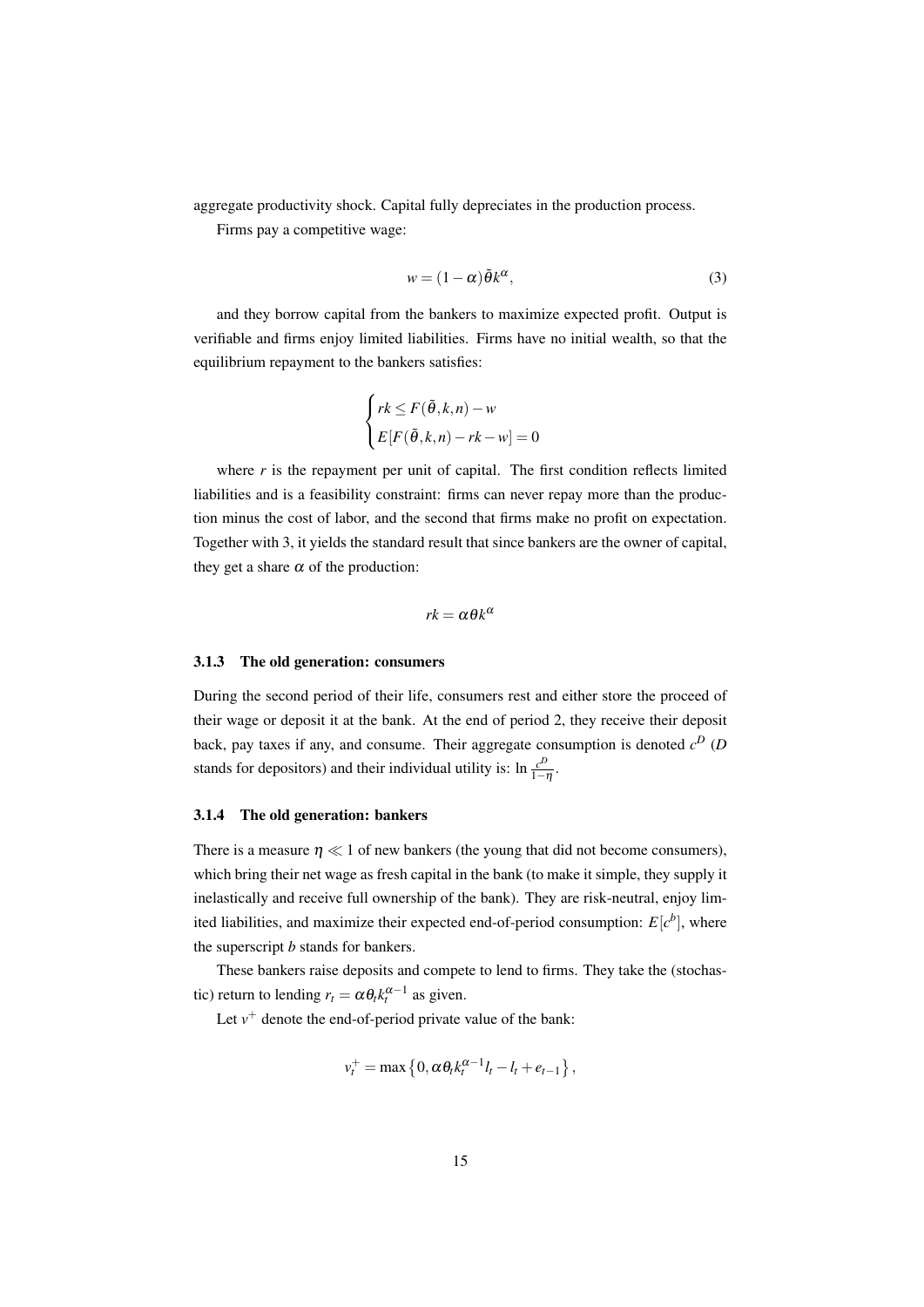where  $e_{t-1}$  is banking capital inherited from period  $t-1$ , and assume an exogenous dividend<sup>7</sup> rule: the old bankers receive a fraction  $\delta$  of the end-of-period value. Therefore,  $c_t^B = \delta v_t^+$  and the law of motion for banking capital is:

$$
e_t = (1 - \delta)v_t^+ + \eta s_t,
$$

where  $s_t = w_t - \gamma b_t$  is the net wage ( $s_t$  stands for savings at the end of period *t*). Note that under such a linear dividend rule, it is optimal for the bankers to maximize  $E[v^+]$ .

## 3.2 Solving the model

## 3.2.1 The bankers' problem

The bankers' problem is:

$$
\max_{l_t} E_{t-1} \left[ v_t^+ \right]
$$

subject to:

$$
\begin{cases} v_t^+ = \max\{0, r_t l_t - l_t + e_{t-1}\} \\ E_{t-1} [v_t^+] \ge s_{t-1} - E[t_t] \end{cases}
$$

The first condition gives the private value of the bank, it takes thus limited liabilities into account. The second is a participation constraint: the expected end-of-life wealth when being a banker should at least be as large that if being a depositor  $(t<sub>t</sub>$  is the bailout tax the agent would face if he opts out). Note that  $l_t$  must be chosen before the realization of  $\theta_t$ , this is why expectations are specified to be formed according to the information available a the end of the previous period:  $E_{t-1}$ [.].

The first order condition is:

$$
\int_{\theta_t^0}^{\infty} \left( r_t(\theta_t) - 1 \right) f(\theta_t) d\theta_t \ge 0,
$$
\n(4)

where

$$
\theta_t^0 = \begin{cases} \frac{l_t - e_{t-1}}{k_t^\alpha}; & d > 0\\ 0; & d = 0 \end{cases}
$$

is the threshold for the realization of the shock below which the banks go bankrupt and there is a bailout.

## Remarks:

 $7$ This dividend can be broadly interpreted as the remuneration of shareholders and managers, including "bonuses".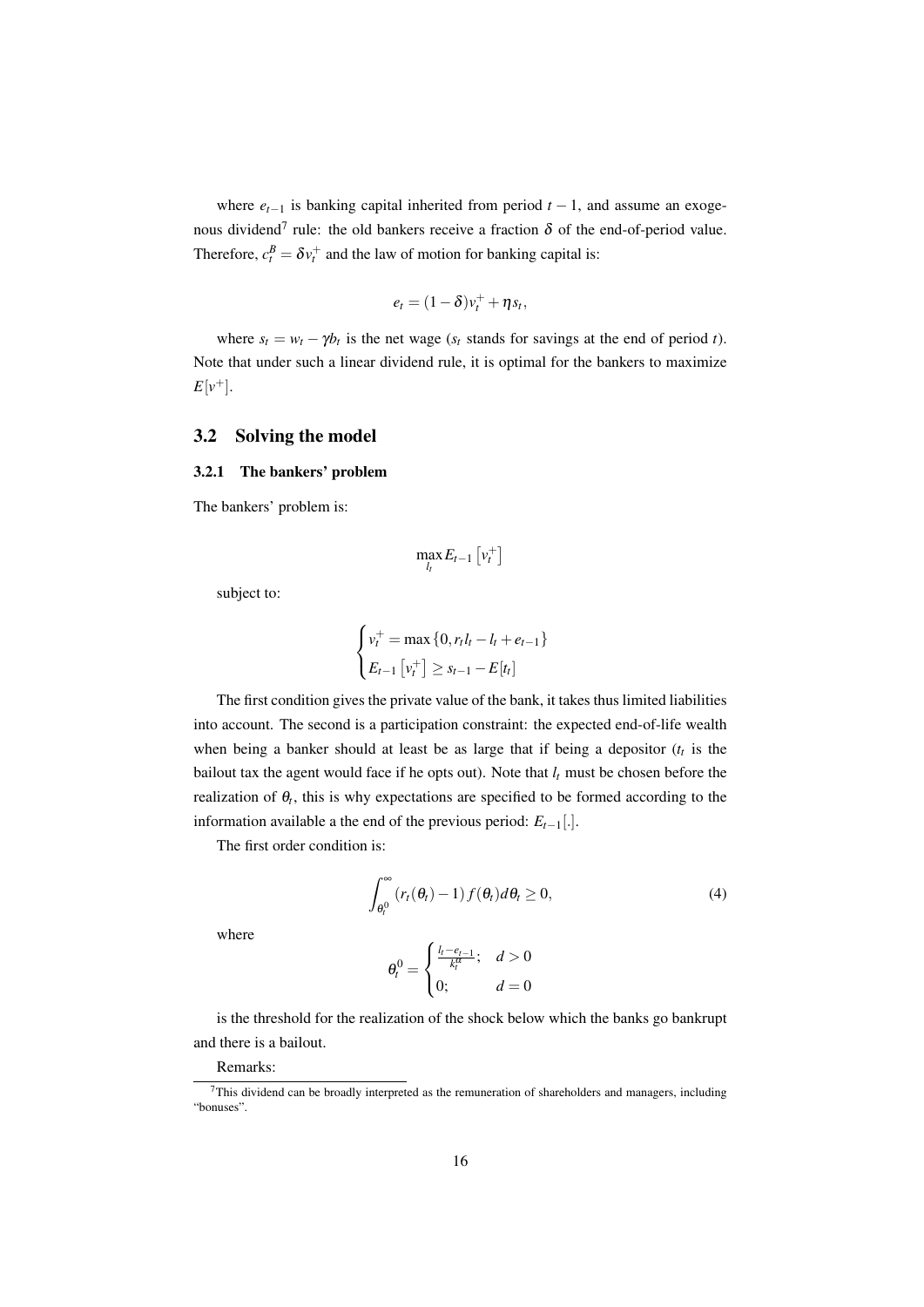- If the bankers had unlimited liabilities, it would correspond to  $\theta_t^0 = 0$ , in which case the bankers private optimum would correspond to  $\alpha \bar{\theta}_l l_l^{\alpha-1} = 1$ .
- Evaluated at  $E[r_t(\theta_t)] = 1$ , *condition* 4 is never binding<sup>8</sup>. Therefore, bankers always have an incentive to fund negative net present value loans.
- If  $\ln \tilde{\theta}_t \sim N(\mu, \sigma)$ , *condition 4* can be rewritten:

$$
E_{t-1}[r_t] \geq \frac{1-\Phi\left[\frac{\ln \theta_t^0-\mu_t}{\sigma_t}\right]}{1-\Phi\left[\frac{\ln \theta_t^0-\mu_t}{\sigma_t}-\sigma_t\right]},
$$

in which case bankers wants to be infinitely leveraged, and hence no banking equilibrium can exist without government intervention.

#### 3.2.2 The regulator's problem

When banks go bankrupt, the government bails out the depositors with a total cost of:

$$
v_t^- = \min\left\{0; \alpha\theta_t k_t^{\alpha} - (k_t - e_{t-1})\right\},\,
$$

and levy taxes to break even:  $b_t = v_t^-$ . Each member of the old generation that has some resources (this excludes thus bankers, which are broke) pays a tax  $\frac{\mathcal{W}_t^-}{1-\eta}$  and each member of the young generation pays a tax  $(1 - \gamma)v_t$ .  $\gamma$  is thus the share of the burden borne by the old generation. I take this parameter as exogenous here as I want to focus on optimal capital requirements, but endogenizing it would obviously be an interesting extension.

The regulator's objective is to maximize the following social welfare function, which is a discounted sum of each generation representative agents utility:

$$
\max_{\{l_t\}_{t=1}^{\infty}} \sum_{t=1}^{\infty} \beta^t E_0 \left[ c_t^b + (1 - \eta) \ln \left( \frac{c_t^d}{1 - \eta} \right) \right]
$$

where  $c_t^d = s_{t-1} + \gamma v_t^-$  and  $c_t^B = \delta v_t^+$ , and subject to the following laws of motion:

$$
st: \begin{cases} e_t &= \eta \left[ (1-\alpha)\theta_t l_t^{\alpha} - (1-\gamma)v_t^- \right] + (1-\delta)v_t^+ \\ s_t &= (1-\eta) \left[ (1-\alpha)\theta_t l_t^{\alpha} - (1-\gamma)v_t^- \right] \end{cases}
$$

#### 3.2.3 The solution algorithm

This program has to be solved numerically. To make it simpler, I assume that  $\theta_t$  can take only a finite number of values:  $\theta_t \in \Omega = {\theta_1, \theta_2 ... \theta_n}$ ; and follows a markov process with transition matrix Γ.

<sup>&</sup>lt;sup>8</sup>Except in the degenerate case where  $\theta$  can only take a single value.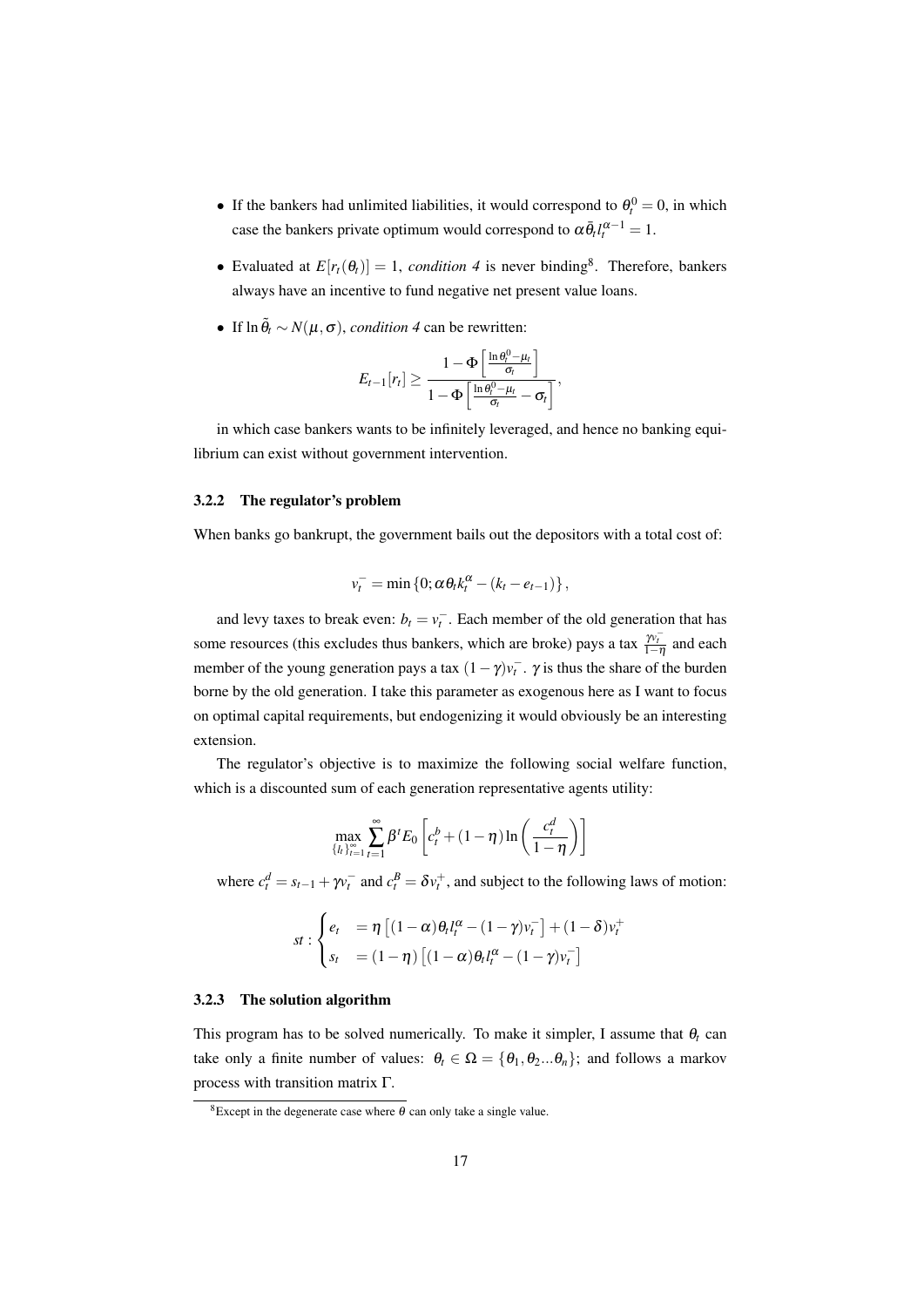I construct the following value function:

$$
V_t(e_t, s_t, \theta_t) = \max_l E_t \left[ c_t^b + (1 - \eta) \log \left( \frac{c_t^d}{1 - \eta} \right) + \beta V_{t+1} \left( e_{t+1}, s_{t+1}, \theta_{t+1} \right) \right]
$$

and I solve numerically for a fixed point:

$$
V_t(e_t, s_t, \theta_t) = V(e, s, \theta), \forall t
$$

and the solution to the regulator's problem is

$$
l^{soc}(e, s, \theta) \equiv \arg \max_{l} V(e, s, \theta).
$$

The algorithm is:

- Initialization
	- Set parameters  $\{\alpha, \beta, \gamma, \delta, \eta\}$
	- Choose Γ and Ω;
	- Set a grid for *e*, *s*, and *l*;
	- $\blacktriangleright$  Set an initial value function  $V^0(e, s, \theta) = V_0;$
	- $n = 0;$
- Repeat until convergence  $(V_{n+1} \simeq V_n)$

$$
- V^{n+1} (e_t, s_t, \theta_t) = \max_{l_t(e_t, s_t, \theta_t)} E_t \left[ c_{t+1}^b + (1 - \eta) \log \left( \frac{c_{t+1}^d}{1 - \eta} \right) + \beta V^n (e_{t+1}, s_{t+1}, \theta_{t+1}) \right];
$$
  
- n = n + 1;

The optimal capital requirement policy Then, assuming that *condition 4* is never binding, the regulator can implement  $l^{soc}(e, s, \theta)$  through the following capital requirement:

$$
l_t \leq x_t e_t,
$$

where:  $x_t = \frac{l^{soc}(e_t, s_t, \theta_t)}{e_t}$  $\frac{\partial_t \mathbf{r}, \mathbf{s}_t, \mathbf{\Theta}_t}{e_t}$ .

When bankers are price takers, *condition 4* indeed never binds at the social optimum. In *subsection 4.3*, I explore the case where bankers have some monopoly power, and discuss the conditions under which this condition binds, and the implications in terms of resource allocation.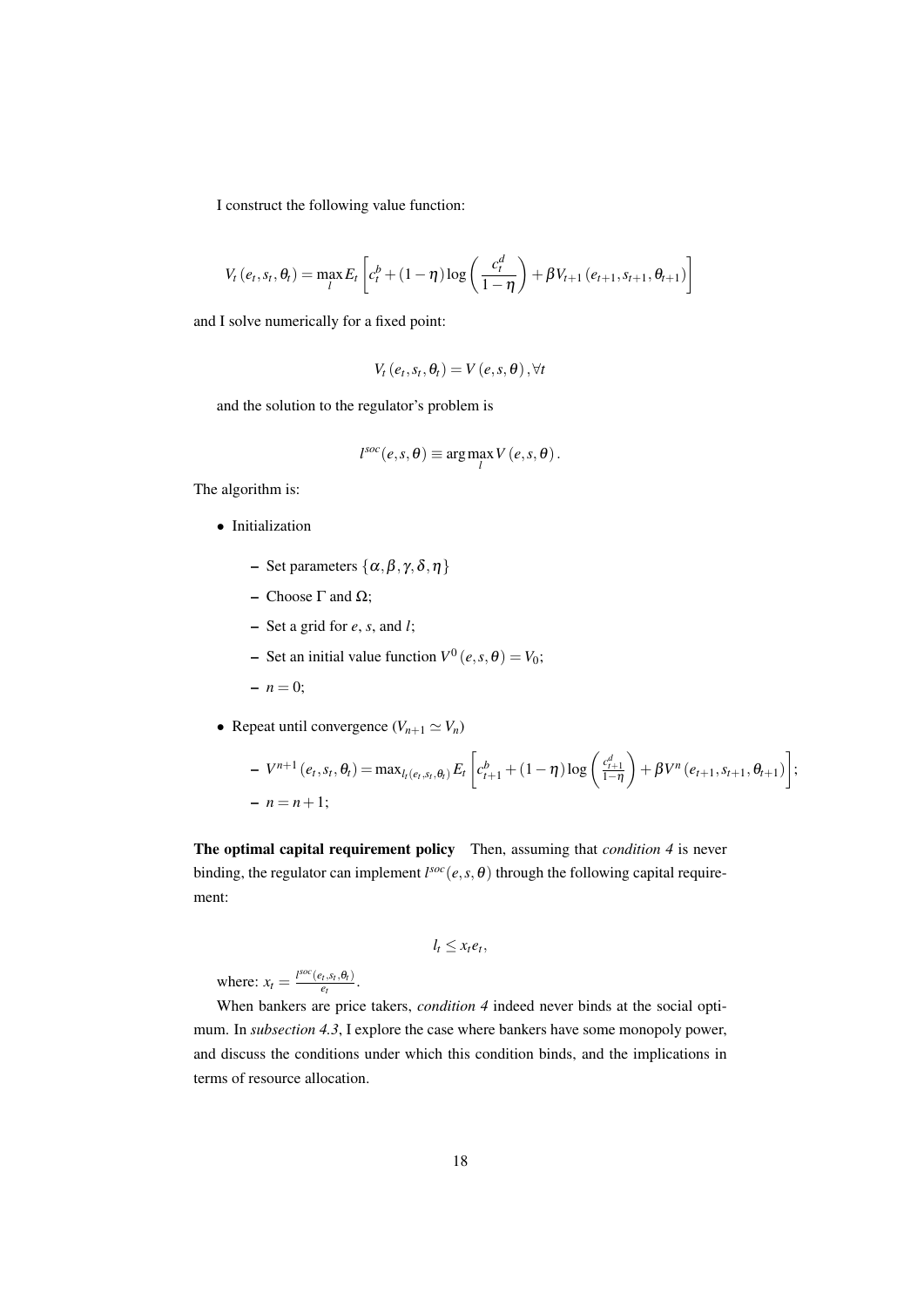# 4 Results

## 4.1 A representative example of optimal capital requirements

I present here a representative case (in the sense that the qualitative results are not very sensitive to parameter changes) in which the optimal capital requirements are higher in good states than in bad states (which corresponds to the idea that banks should "accumulate" bigger capital buffers during good times).

## Parametrization:

•  $\{\alpha = 0.33, \beta = 0.99, \gamma = 0.5, \delta = 0.9, \eta = 0.025\}$ 

The value for  $\alpha$  reflects the traditional share of capital in the macro literature. The regulator discount factor β should be smaller than 1 to ensure convergence.  $γ = 0.5$ says that a bailout burden is shared equally by the two generations present at the time of the crisis.  $\delta = 0.9$  corresponds to a case where most of the bank value is captured by shareholders and managers.

• 
$$
\Omega = \{0.8; 1; 1.2\}
$$
  
\n•  $\Gamma = \begin{array}{c} \theta_1 \\ \theta_2 \\ \theta_3 \end{array} \left( \begin{array}{ccc} 0.75 & 0.15 & 0.10 \\ 0.33 & 0.34 & 0.33 \\ 0.10 & 0.15 & 0.75 \end{array} \right)$ 

Note that I haven chosen the transition matrix so that the bad and the good state are relatively persistent: the probability to remain in the given state is 0.75.

**Optimal policy function:** Under this parametrization the optimal requirements  $x(e, s, \theta)$ are:

- 1. Increasing in *e* : this is the same effect as in the comparative statics exercise exposed in *section 2*. Due to the decreasing marginal return to lending, socially optimal lending increases in *e* but less than proportionally to leverage.
- 2. Decreasing in  $\theta$ : this is a "persistence effect". Being in the bad state today tells us that it is most likely to be in the bad state tomorrow. The conditional production function is thus at the left of the unconditional one, which means that optimal lending moves to the left.
- 3. Decreasing in *s* : when depositors are richer, their marginal utility of consumption is lower, they can therefore tolerate more risk.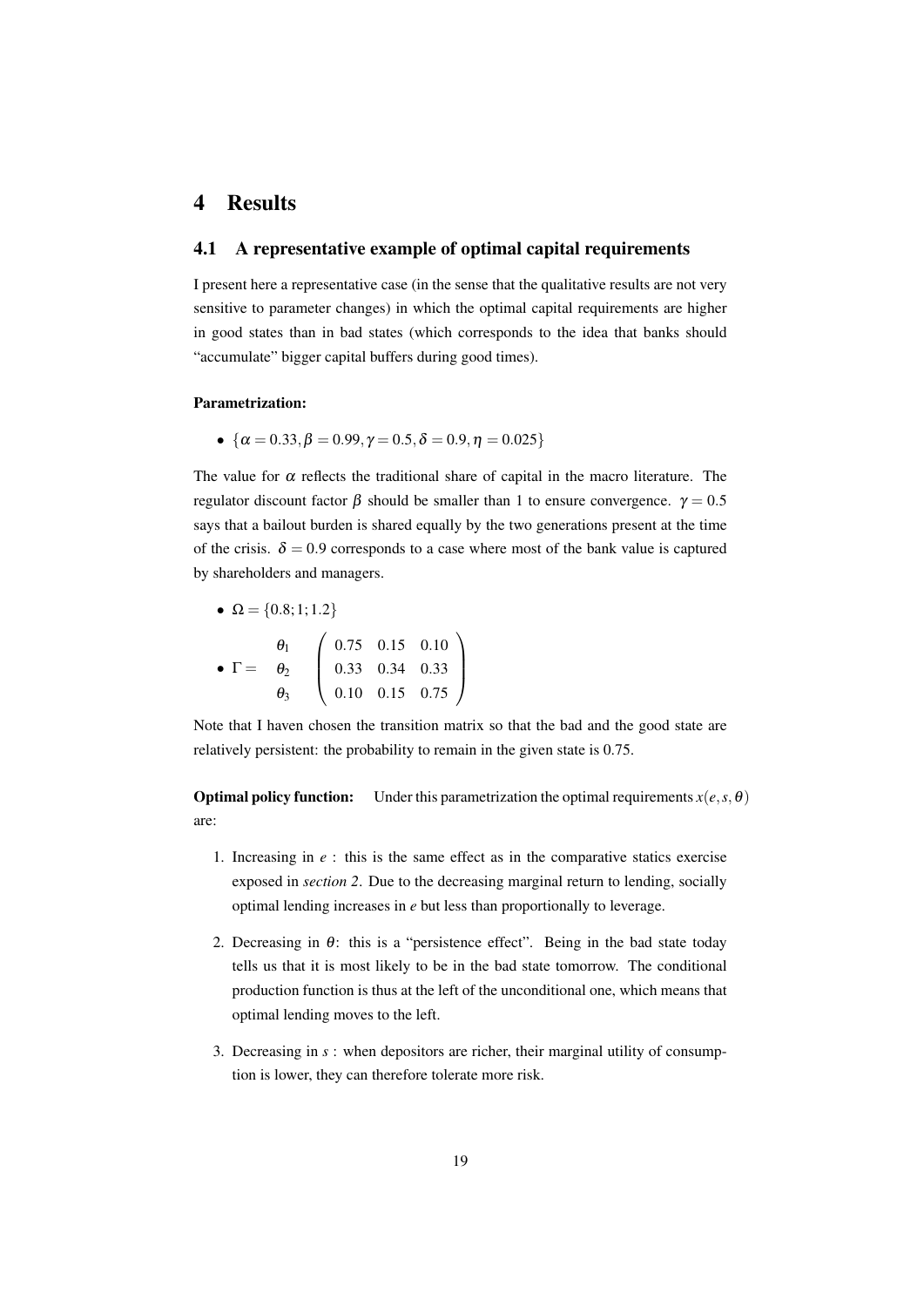Optimal capital requirements over the cycle Here is a description of what happens after a good draw ( $\theta_3 = 1.2$ ):

- *e* increases because of both "retained profits" ((1−δ)*v* <sup>+</sup>) and large input of fresh capital  $(\eta w_t)$  due to high wages;
- The most likely state in the next period is the good state, therefore the production function is to the right of the unconditional one;
- *s* increases because of high wages and no bailout tax.

We thus have different effects going in different directions. While effect 1 (described above) pleads for more stringent capital requirements, effects 2 and 3 suggest them to be relaxed. For most possible parametrization, and as illustrated in *figure 6,* the first effect dominates. This means that capital requirements should increase in good times (that is they should be "pro-cyclical" in the sense that they should increase when productivity is high) so that bankers hold proportionally more capital in good times than in bad times. This seems to correspond to what is usually called "counter-cyclical capital buffers", in the sense that, compared to constant capital requirements, they tend to mitigate the cycle rather than magnifying it.



The colored surface gives the the optimal capital requirement  $(x)$  as a function of aggregate bank capital  $(e)$ and the last realization of the shock  $(\theta)$ . The optimal capital requirement  $(x)$  is increasing in the former, and decreasing in the latter.

The black points represent the average optimal capital requirement for the three possible values and the average value of *e* in the respective states. This illustrates that the first effect dominates.

To fix ideas, *figure 7* displays a simulation of 100 periods with the same parametrization.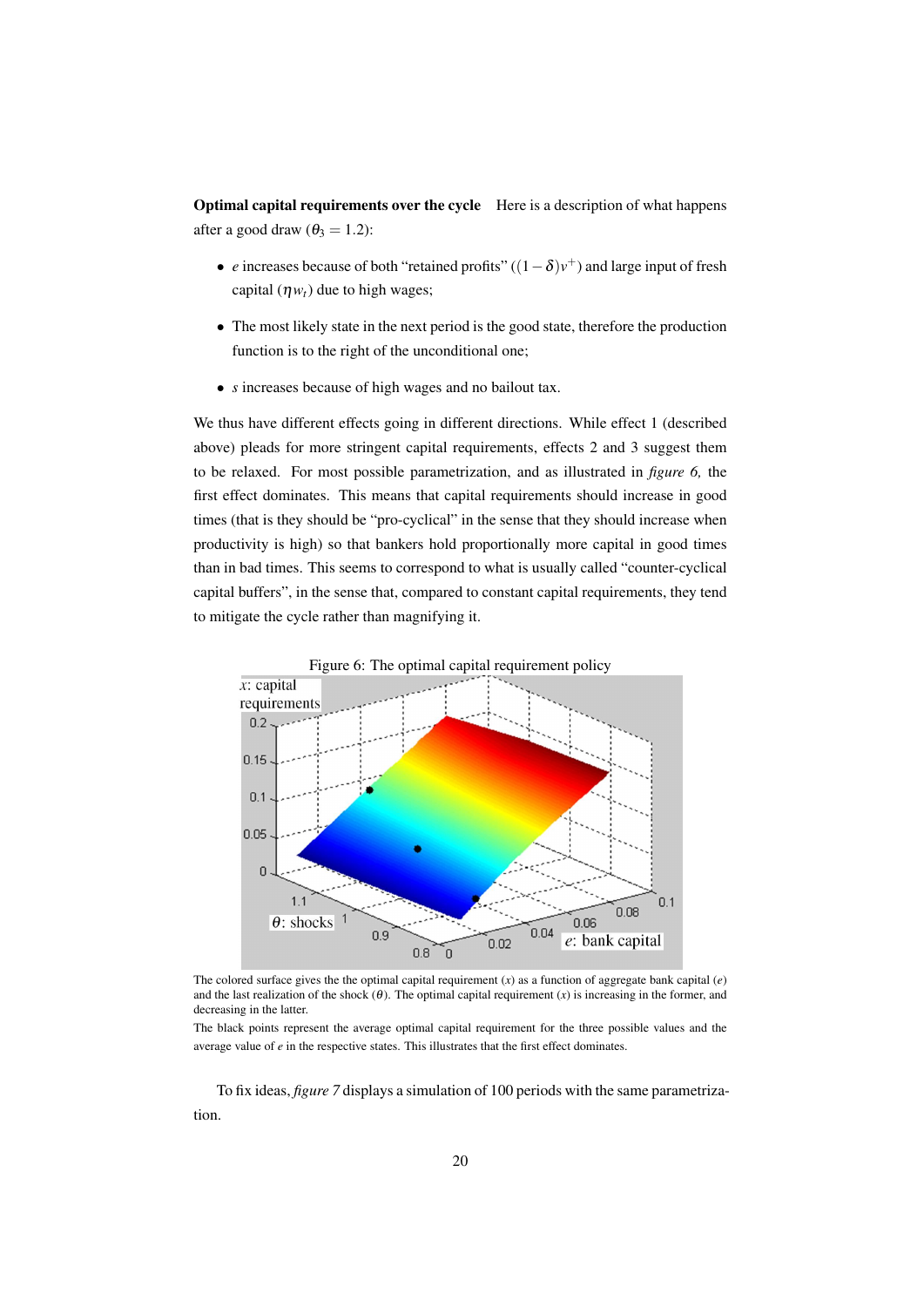

The first panel shows the realizations of the shocks (the possible states are  $\Omega = \{0.8; 1; 1.2\}$ , and the transition matrix is Γ. (Recall that the probability to stay in the bad or the good state is 0.75.). The second panel shows the optimal capital requirements.

In the third panel, the solid line corresponds to the resulting aggregate level of lending, and the dashed line correspond to the level that would maximize the size of the economy in the three states. In line with the intuition of the static model, the regulator chooses to be closer to that level when there is more banking capital available to cover the potential losses.

## 4.2 A comparison with "through the cycle" capital requirements

I present here a comparison with a constant (or through-the-cycle) capital requirement.

#### 4.2.1 Exercise

The exercise is the following: I restrict the regulator to the choice of a single number *x fixed*, which can therefore not be contingent on *e*, *s*, and θ. To find the "optimal" *x fixed*, I simulate the economy for different values of this number and let the regulator pick the one that maximizes the average utility of 10000 generations.

Remark:

When lending is very high, each banker has still an incentive to increase leverage, but the sector becomes unprofitable at some point. In such a case, I consider that some bankers simply do not enter and chose to store their savings. The bankers that enter the industry still find it optimal to leverage to the max. Then measure of bankers that enter at equilibrium is pined down by the condition that if they all leverage up to *x fixed*, they get their reservation utility. Bankers are thus indifferent whether to enter or not.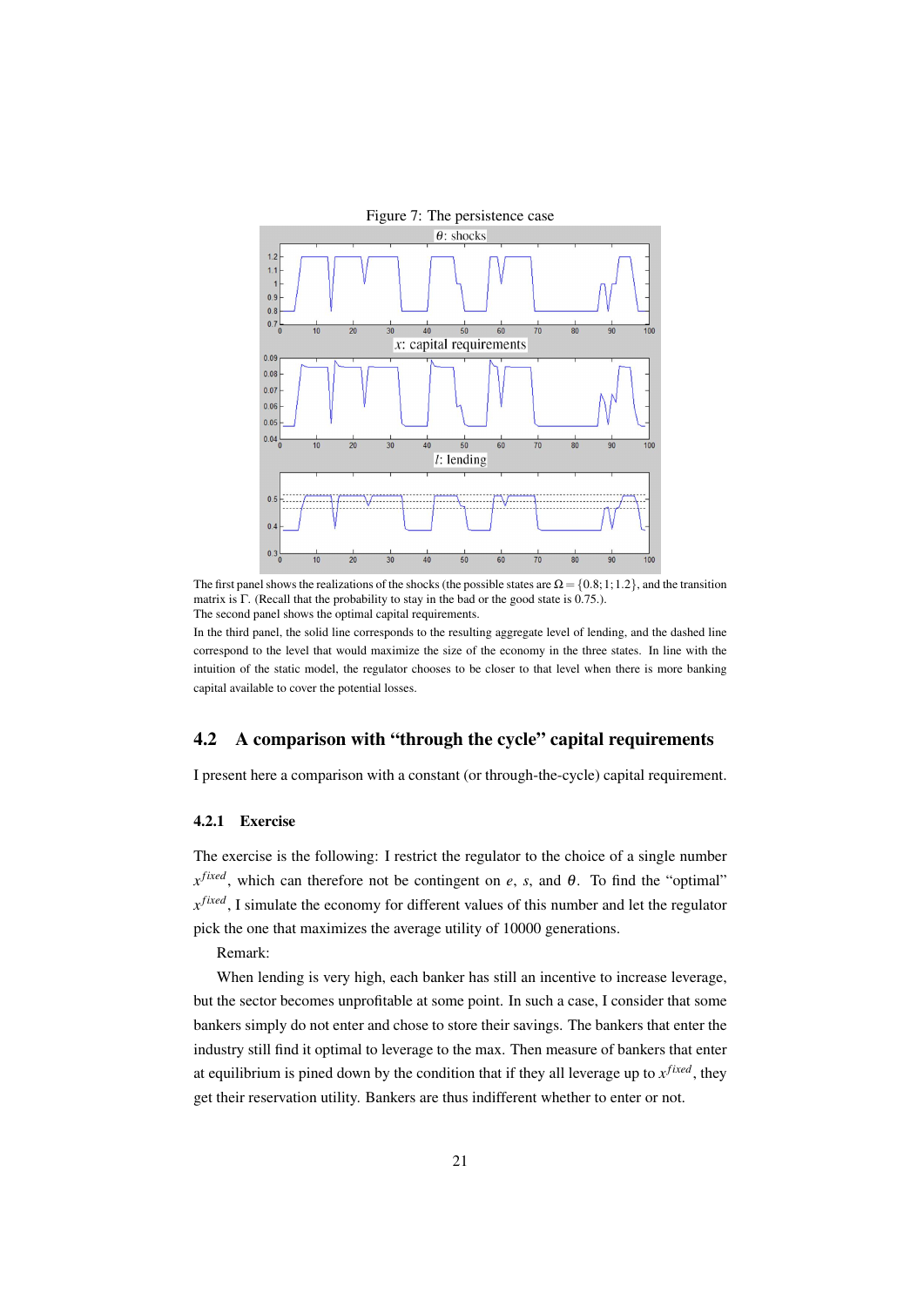## 4.2.2 Results

First, note the first two following results:

- Lending is much more volatile under constant capital requirement, which illustrates that such regulation can have "pro-cyclical" effects (in the sense that it exacerbates the cycle).
- Negative present value (when discounted at the rare of return to storage) loans are issued during booms. This is what I call "extremely excessive credit expansion". "Excessive credit expansion" would correspond to too much lending with respect to the social optimum, but the loans still being positive net present value when discounted at the rate of return to storage.

Second, there are redistribution issues:

- When credit expands, there is more capital in the economy and therefore wages go up. This implies that despite a decrease in total output, depositors' mean consumption is higher than under dynamic optimal requirement.
- It may not be a desirable feature, but it explains why the optimal constant capital requirement is relatively low. It is indeed close to the minimum optimal dynamic capital requirement. The intuition is that the regulator favors "v shaped" recoveries because an increase in wages not only directly increases depositors consumption, but also next period banking capital.

*Figure 8* illustrates this comparison with a simulation similar to that above (same realization of the shocks).

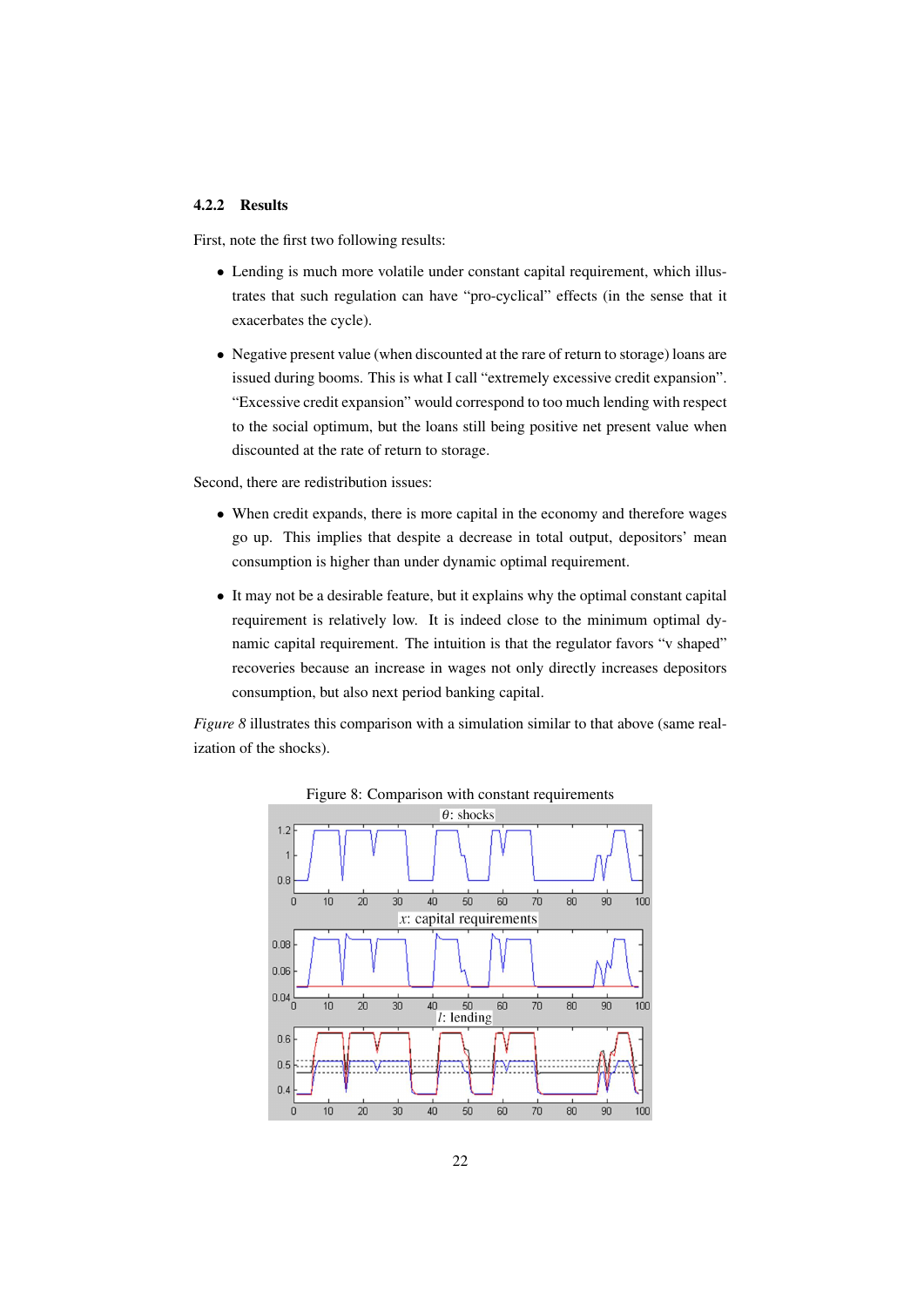# 4.3 Risk-taking incentives, excessive lending and... insufficient lending (to complete)

I explore here the case where bankers have some monopoly power.

To capture this, I assume that when they issue a loan, they understand that it decreases the marginal return, but still, they do not internalize the fact that more capital increases the equilibrium wage.

In such a case, it happens that the bankers' first order condition is binding at levels below the social optimum, as is illustrated in the following figure.



Figure 9: Under-lending

The multicolor locus is the socially optimal level of lending. The black locus is the bankers' private optimum. The two red balls represent the two possible cases: depending on parameter values, the constraint may be binding or not.

# 5 Conclusion

To do.

# References

Admati, A.R., P.M. DeMarzo, M.F. Hellwig, and P. Pfleiderer, "Fallacies, Irrelevant Facts, and Myths in the Discussion of Capital Regulation: Why Bank Equity is Not Expensive," 2010.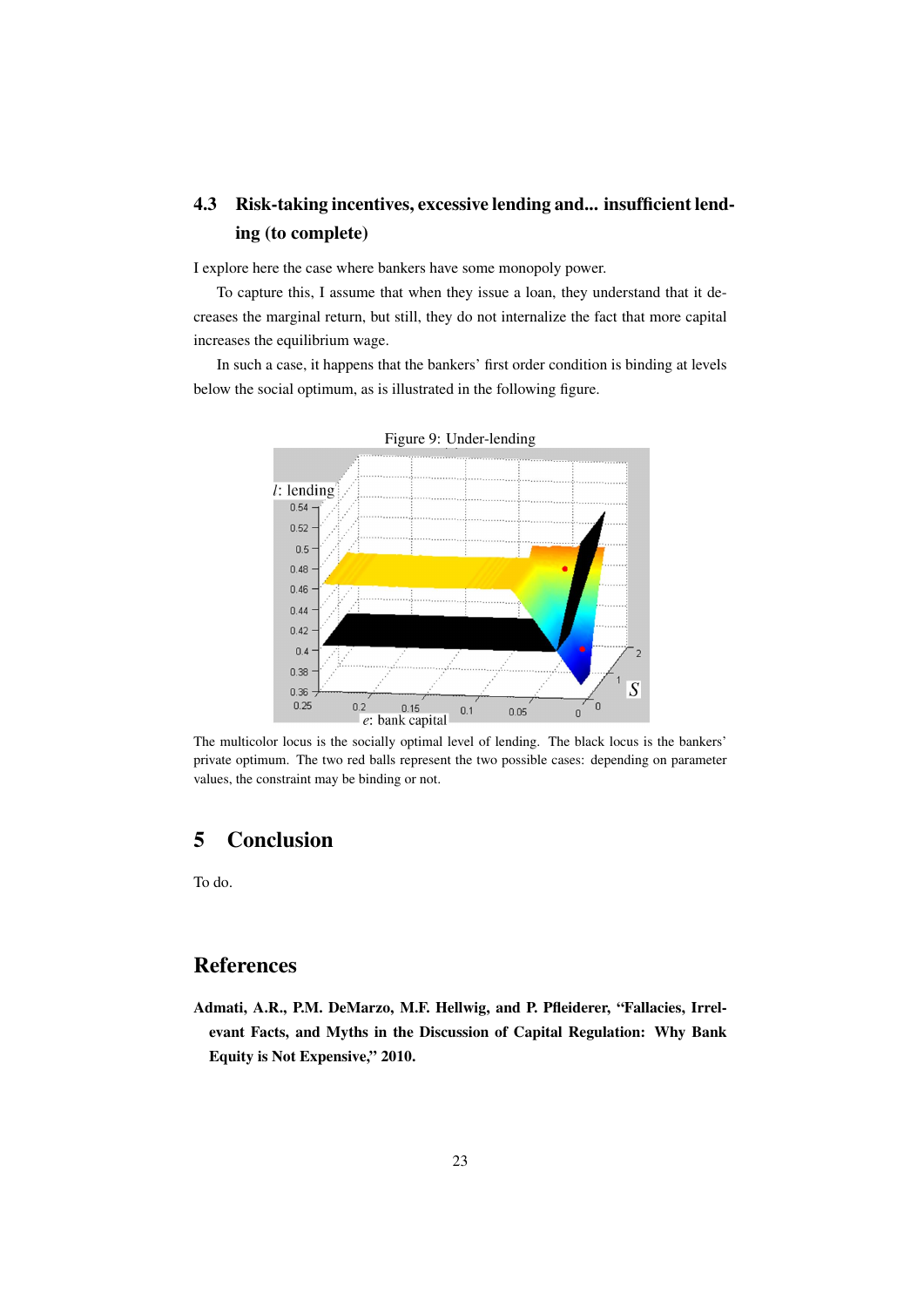- BIS, "Basel III: A global regulatory framework for more resilient banks and banking systems," Technical Report, Basel Committee on Banking Supervision 2011.
- Borio, C. and M. Drehmann, "Assessing the risk of banking crises–revisited," *BIS Quarterly Review*, 2009, pp. 29–46.
- Borio, Claudio E. V., "Towards a macroprudential framework for financial supervision and regulation?," BIS Working Papers 128, Bank for International Settlements February 2003.
- Brunnermeier, M., A. Crockett, C. Goodhart, A.D. Persaud, and H. Shin, "The Fundamental Principles of Financial Regulation," Technical Report 2009. "The Geneva Report".
- Dewatripont, Mathias and Jean Tirole, *The Prudential Regulation of Banks*, MIT Press, 1994.
- French, K., M. Baily, J. Campbell, J. Cochrane, D. Diamond, D. Duffie, A. Kashyap, F. Mishkin, R. Rajan, D. Scharfstein et al., "The Squam Lake Report: Fixing the Financial System," *Journal of Applied Corporate Finance*, 2010, *22* (3), 8–21.
- Galati, G. and R. Moessner, "Macroprudential policy-a literature review," 2011.
- Gersbach, H. and J.C. Rochet, "Aggregate investment externalities and macroprudential regulation," Technical Report, mimeo 2011.
- Goodhart, Charles, "The role of macro-prudential supervision," in "presented at the Financial Markets Conference of the Federal Reserve Bank of Atlanta, Georgia" 2010.
- Hanson, S., A. Kashyap, and J. Stein, "A macroprudential approach to financial regulation," *Journal of Economic Perspectives*, Winter 2011, *25* (1), 3–28.
- Hellwig, M., "Capital Regulation after the Crisis: Business as Usual?," *Preprints fo the Max Planck Institute for Research on Collective Goods, Bonn*, 2010, *31.*
- Kashyap, A.K. and J.C. Stein, "Cyclical implications of the Basel II capital standards," *ECONOMIC PERSPECTIVES-FEDERAL RESERVE BANK OF CHICAGO*, 2004, *28* (1), 18–33.
- Korinek, A., "Systemic risk-taking: amplification effects, externalities and regulatory responses," 2011.